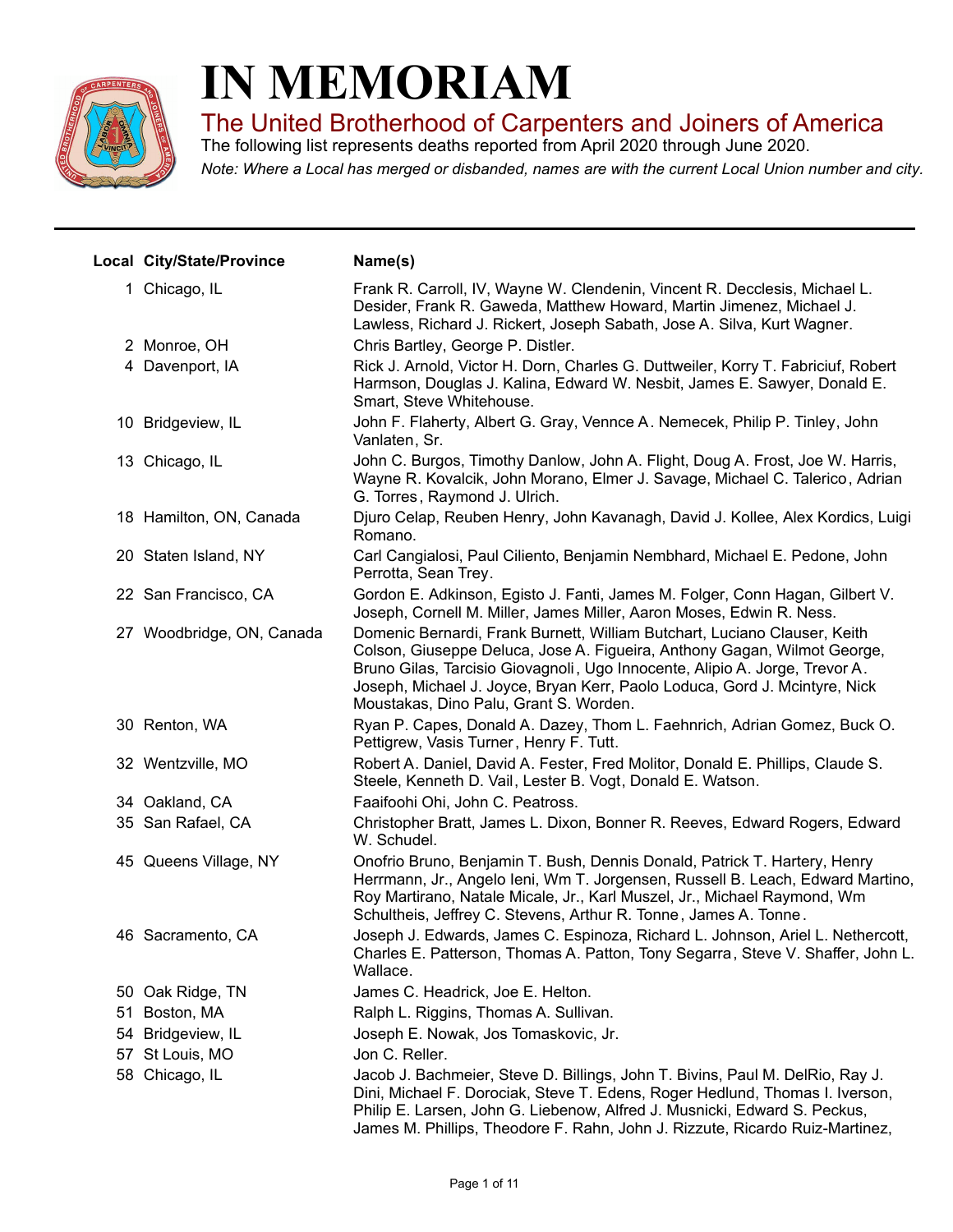| Local City/State/Province    | Name(s)                                                                                                                                                                                                                                                                                                                                                                                                                                                                                                                                                                                                                                                                                                                                                                                                                                                                                                                                                                                                                                                                                                                                                                                                                                                                                                                                                                                                                                                                                                                                                                                                                                         |
|------------------------------|-------------------------------------------------------------------------------------------------------------------------------------------------------------------------------------------------------------------------------------------------------------------------------------------------------------------------------------------------------------------------------------------------------------------------------------------------------------------------------------------------------------------------------------------------------------------------------------------------------------------------------------------------------------------------------------------------------------------------------------------------------------------------------------------------------------------------------------------------------------------------------------------------------------------------------------------------------------------------------------------------------------------------------------------------------------------------------------------------------------------------------------------------------------------------------------------------------------------------------------------------------------------------------------------------------------------------------------------------------------------------------------------------------------------------------------------------------------------------------------------------------------------------------------------------------------------------------------------------------------------------------------------------|
|                              | Vincenzo Santoro, Joseph Schaack, David M. Tieman, Peter Voss, Laurie L.<br>Vossler, Albert G. Wilson, Raymond F. Wojciuch.                                                                                                                                                                                                                                                                                                                                                                                                                                                                                                                                                                                                                                                                                                                                                                                                                                                                                                                                                                                                                                                                                                                                                                                                                                                                                                                                                                                                                                                                                                                     |
| 59 Spokane, WA               | William Ford, Richard A. Halsted, Wayne G. Mummert, Harold E. Read, Jr.,<br>Harold Rooks, Joseph G. Vuleta, Glen H. Wessel.                                                                                                                                                                                                                                                                                                                                                                                                                                                                                                                                                                                                                                                                                                                                                                                                                                                                                                                                                                                                                                                                                                                                                                                                                                                                                                                                                                                                                                                                                                                     |
| 68 Saint Paul, MN            | Greg M. Bach, Alphonse C. Brinkman, Jerome L. Miller, Ronald D. Obrycki, Joel<br>D. Strate.                                                                                                                                                                                                                                                                                                                                                                                                                                                                                                                                                                                                                                                                                                                                                                                                                                                                                                                                                                                                                                                                                                                                                                                                                                                                                                                                                                                                                                                                                                                                                     |
| 70 Mount Vernon, WA          | Daniel W. Driskill, Jacob D. Fajardo, Forrest Rengen.                                                                                                                                                                                                                                                                                                                                                                                                                                                                                                                                                                                                                                                                                                                                                                                                                                                                                                                                                                                                                                                                                                                                                                                                                                                                                                                                                                                                                                                                                                                                                                                           |
| 74 Hixson, TN                | Max D. Harper.                                                                                                                                                                                                                                                                                                                                                                                                                                                                                                                                                                                                                                                                                                                                                                                                                                                                                                                                                                                                                                                                                                                                                                                                                                                                                                                                                                                                                                                                                                                                                                                                                                  |
| 82 Great Falls, MT           | Gene V. Bullinsight, Allan D. Murch, Bob E. Pontet, Todd A. Saarinen, DALE D.<br>SCHROEDER.                                                                                                                                                                                                                                                                                                                                                                                                                                                                                                                                                                                                                                                                                                                                                                                                                                                                                                                                                                                                                                                                                                                                                                                                                                                                                                                                                                                                                                                                                                                                                     |
| 83 Lwr Sackville, NS, Canada | Peter D. Durant, Donald O. Mosher, Ralph Pearce, Henry Thorne.                                                                                                                                                                                                                                                                                                                                                                                                                                                                                                                                                                                                                                                                                                                                                                                                                                                                                                                                                                                                                                                                                                                                                                                                                                                                                                                                                                                                                                                                                                                                                                                  |
| 92 St Louis, MO              | William J. Arman, Danny L. Asbury, Roman J. Hass, Harry J. Kutter, W L.<br>Pendleton, Vernon G. Recker, Allen G. Sappington, Paul J. Shotwell.                                                                                                                                                                                                                                                                                                                                                                                                                                                                                                                                                                                                                                                                                                                                                                                                                                                                                                                                                                                                                                                                                                                                                                                                                                                                                                                                                                                                                                                                                                  |
| 93 Ottawa, ON, Canada        | Wilfred Chretien, Jose C. Goncalves.                                                                                                                                                                                                                                                                                                                                                                                                                                                                                                                                                                                                                                                                                                                                                                                                                                                                                                                                                                                                                                                                                                                                                                                                                                                                                                                                                                                                                                                                                                                                                                                                            |
| 96 Kennewick, WA             | Melvin D. Shores, II.                                                                                                                                                                                                                                                                                                                                                                                                                                                                                                                                                                                                                                                                                                                                                                                                                                                                                                                                                                                                                                                                                                                                                                                                                                                                                                                                                                                                                                                                                                                                                                                                                           |
| 97 St Louis, MO              | Henry Atkins, Thomas D. Dollar, Glen O. Erb, Raymond L. Helms, David W.<br>Johnson, Arthur J. Koberman, Edw A. Langhammer, Richard L. Layton, Richard<br>M. Muse, George W. Thornton, Harry G. Young.                                                                                                                                                                                                                                                                                                                                                                                                                                                                                                                                                                                                                                                                                                                                                                                                                                                                                                                                                                                                                                                                                                                                                                                                                                                                                                                                                                                                                                           |
| 100 Wayland, MI              | Ronald E. Ecker, Donald R. Funk, Rodger W. Gregersen, John Ohandusky, Boyd<br>J. Overmire, Kevin P. Ramsey, Stanley C. Swears, Norman G. VanHorn, Michael<br>J. Weber.                                                                                                                                                                                                                                                                                                                                                                                                                                                                                                                                                                                                                                                                                                                                                                                                                                                                                                                                                                                                                                                                                                                                                                                                                                                                                                                                                                                                                                                                          |
| 102 Livermore, CA            | Charles L. Butler, Michael G. Caldwell, William C. Cole, Gene Roxson.                                                                                                                                                                                                                                                                                                                                                                                                                                                                                                                                                                                                                                                                                                                                                                                                                                                                                                                                                                                                                                                                                                                                                                                                                                                                                                                                                                                                                                                                                                                                                                           |
| 106 Altoona, IA              | Michael P. Kranovich, Brian L. Scott, II.                                                                                                                                                                                                                                                                                                                                                                                                                                                                                                                                                                                                                                                                                                                                                                                                                                                                                                                                                                                                                                                                                                                                                                                                                                                                                                                                                                                                                                                                                                                                                                                                       |
| 110 St Joseph, MO            | Daniel J. Thompson.                                                                                                                                                                                                                                                                                                                                                                                                                                                                                                                                                                                                                                                                                                                                                                                                                                                                                                                                                                                                                                                                                                                                                                                                                                                                                                                                                                                                                                                                                                                                                                                                                             |
| 129 Lacey, WA                | James Eldridge, Ules G. Foreman, Leonard M. Reeff, Jr.                                                                                                                                                                                                                                                                                                                                                                                                                                                                                                                                                                                                                                                                                                                                                                                                                                                                                                                                                                                                                                                                                                                                                                                                                                                                                                                                                                                                                                                                                                                                                                                          |
| 133 Terre Haute, IN          | Robert J. Abrams, Larry J. McKenzie, Larry D. Ooley, Edward T. Ramsey.                                                                                                                                                                                                                                                                                                                                                                                                                                                                                                                                                                                                                                                                                                                                                                                                                                                                                                                                                                                                                                                                                                                                                                                                                                                                                                                                                                                                                                                                                                                                                                          |
| 136 Monroe, OH               | Brad W. Dubray, Robert L. Eldridge, Jr.                                                                                                                                                                                                                                                                                                                                                                                                                                                                                                                                                                                                                                                                                                                                                                                                                                                                                                                                                                                                                                                                                                                                                                                                                                                                                                                                                                                                                                                                                                                                                                                                         |
| 146 Oregon City, OR          | Marcus J. Thomas.                                                                                                                                                                                                                                                                                                                                                                                                                                                                                                                                                                                                                                                                                                                                                                                                                                                                                                                                                                                                                                                                                                                                                                                                                                                                                                                                                                                                                                                                                                                                                                                                                               |
| 152 Martinez, CA             | Ernest O. Amarante, Jr., James E. Armstrong, Sidney A. Burrows, Irvin P. Dauer,<br>J A. Davidson, Jr., Robert A. Lea, Dennis C. Parrott, Hal D. Phillips, Bernard J.<br>Reinig, John H. Russell, William J. Watson, Billy D. Wilson.                                                                                                                                                                                                                                                                                                                                                                                                                                                                                                                                                                                                                                                                                                                                                                                                                                                                                                                                                                                                                                                                                                                                                                                                                                                                                                                                                                                                            |
| 157 New York, NY             | Angelo P. Amato, Rosario Amato, Mariano J. Audiino, Fredrick V. Bai, Gioacchinc<br>J. Baiardi, John Barrett, Gurves V. Bascoe, Samuel Boncore, Vincent Boyle,<br>Hank Brodt, Emilio Caban, Mario Calagrande, Angelo Campisi, Ralphston Case,<br>Frederick J. Cermak, Joseph Chiaramonte, Tenn Chin, Louis A. Ciliberti, Antonio<br>Concheiro, Paul Constantino, Theodore Cox, Edward Crowe, Don Dalma, Jr.,<br>Filippo Damore, James Daniels, Clarence O. Deane, Phil M. Dearlove, Sr.,<br>Washington Delgado, Edward T. Denorio, Jonathan Derbyshire, Edward G.<br>Desame, Vito N. Diomede, William A. Edwards, Dalton English, Carl A. Erskine,<br>Louis Evangelista, Arvid Finne, Eric A. Florio, Stephen Groarke, Vincent<br>Guardino, Frank Guzzi, Alfred Hobbesland, Douglas C. Hubbs, Ritchie Jean<br>Jacques, John Jennings, Colum E. Kelly, Conrie Knight, Miro Kurtin, Salvatore<br>Lamela, John Loney, William R. Lowndes, Paul Macayza, Thomas R. Maher,<br>Anthony Marinaccio, Peter McCann, Jerry Melio, Carl S. Michels, Rudolph<br>Mitchell, Anthony Moretti, Eugene Moriarty, Frank J. Motto, Collard A. Newland,<br>Brian O'Shaughnessy, John O'Shea, Austin F. Otoole, Ewrique Pannou, Dominic<br>Philip, Douglas D. Riley, Joseph F. Rochford, Frank Rosati, Felice Rubino, Val<br>Ruiz, Gary Schiavi, James E. Schumacher, Abraham Sharoni, Olney F. Shaw,<br>George F. Smith, Hermon E. Smith, Eric Springer, Michael J. Stone, Daniel J.<br>Sullivan, Joseph Tierney, Robert N. Trabucchi, Joseph C. Urbano, Pietro Ursino,<br>Gustav A. Wahlbeck, James Watson, Mark Weiner, Robert Witynski, Chojnacki<br>L. Wojciech. |
| 158 Philadelphia, PA         | John G. Decker, Robert Evans, John Lichtner, Joseph W. McBride, Richard J.<br>Osgood, Joseph F. Pultro, Marc J. Staples, Joseph M. Vail, Wesley T. Williams,<br>Walter M. Zarnack.                                                                                                                                                                                                                                                                                                                                                                                                                                                                                                                                                                                                                                                                                                                                                                                                                                                                                                                                                                                                                                                                                                                                                                                                                                                                                                                                                                                                                                                              |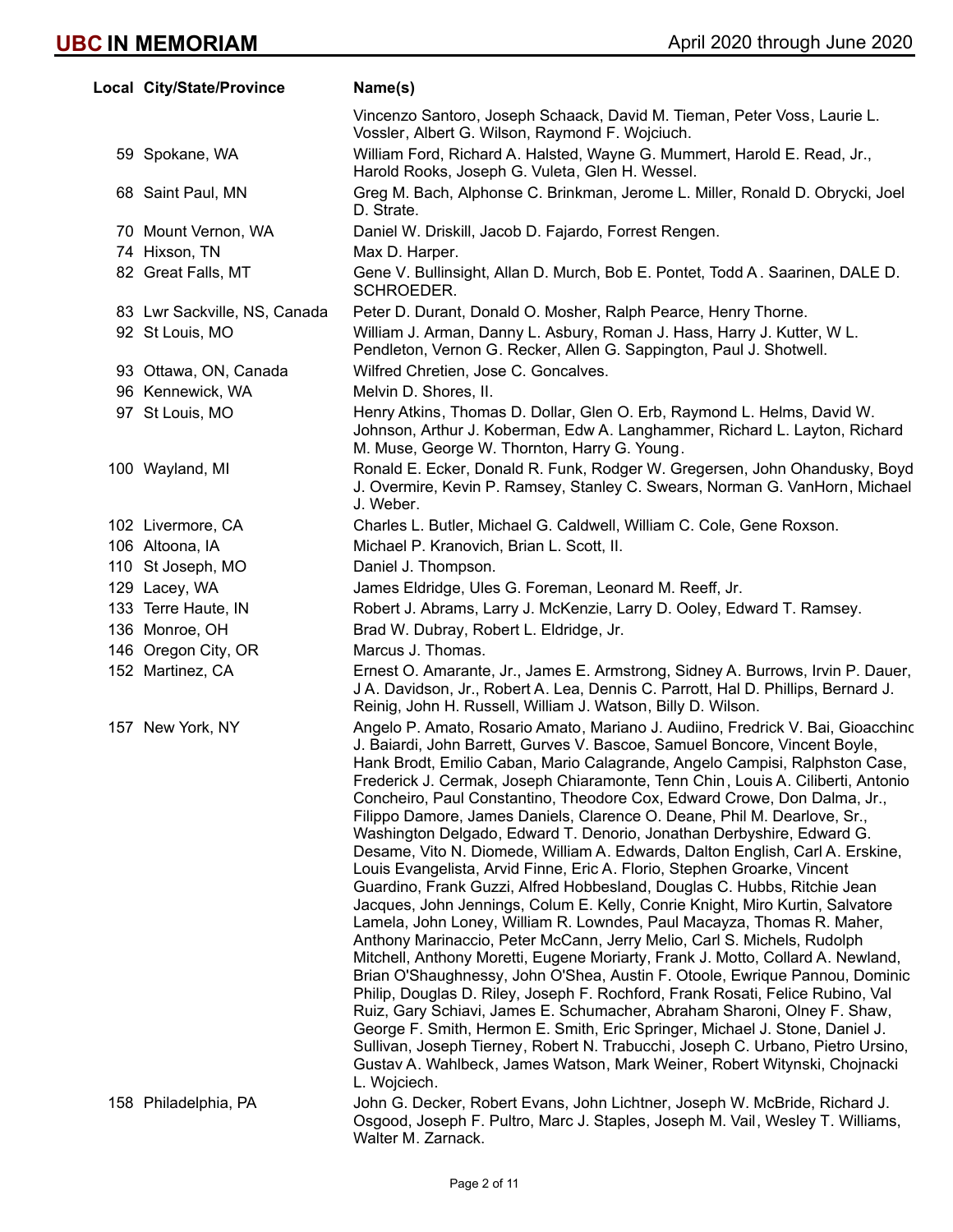| Local City/State/Province | Name(s)                                                                                                                                                                                                                                                                                                                                                                                                                                                                                                                                                                                                                                                                                                                                                                                                                                                                                             |
|---------------------------|-----------------------------------------------------------------------------------------------------------------------------------------------------------------------------------------------------------------------------------------------------------------------------------------------------------------------------------------------------------------------------------------------------------------------------------------------------------------------------------------------------------------------------------------------------------------------------------------------------------------------------------------------------------------------------------------------------------------------------------------------------------------------------------------------------------------------------------------------------------------------------------------------------|
| 161 Kenosha, WI           | Edward B. Harbach, Wilho J. Knuuti.                                                                                                                                                                                                                                                                                                                                                                                                                                                                                                                                                                                                                                                                                                                                                                                                                                                                 |
| 164 Philadelphia, PA      | Earl N. Arms, William H. Cunningham, Thomas A. Frederick, John E. Jackson,<br>John J. Ohare.                                                                                                                                                                                                                                                                                                                                                                                                                                                                                                                                                                                                                                                                                                                                                                                                        |
| 167 Allentown, PA         | Michael Adamczyk, John Depalma, Stanley J. Drabic, John A. Kutay, Emmett W.<br>Miller, Robert G. Morris, William R. Scott.                                                                                                                                                                                                                                                                                                                                                                                                                                                                                                                                                                                                                                                                                                                                                                          |
| 171 Youngstown, OH        | Archer E. Jones, Charles Lacivita, Glenn G. Lanterman, Ferko Vodopic, Mark<br>Yauger, II.                                                                                                                                                                                                                                                                                                                                                                                                                                                                                                                                                                                                                                                                                                                                                                                                           |
| 174 Joliet, IL            | Joseph Czajkowski, Lawrence R. Gerlach, Gilbert R. Krause, Merle W. Mullikin,<br>John F. Ruiter, Jr., Lawrence R. Sukley, Gary A. Welch.                                                                                                                                                                                                                                                                                                                                                                                                                                                                                                                                                                                                                                                                                                                                                            |
| 175 Louisville, KY        | Douglas C. Coyne, Brian K. Grimes, Lonnie D. Mays, Ronald E. Raney, Cornelius<br>Veteto.                                                                                                                                                                                                                                                                                                                                                                                                                                                                                                                                                                                                                                                                                                                                                                                                            |
| 186 Steubenville, OH      | Jacob T. Hill, Larry J. Williams.                                                                                                                                                                                                                                                                                                                                                                                                                                                                                                                                                                                                                                                                                                                                                                                                                                                                   |
| 196 Fife, WA              | Carl R. Going, Kurt M. Mitchell, Robert P. Pappila.                                                                                                                                                                                                                                                                                                                                                                                                                                                                                                                                                                                                                                                                                                                                                                                                                                                 |
| 197 Upper Marlboro, MD    | Carroll D. Alger, Robert D. Hernandez, James L. Jordan, David J. Roberts,<br>Transito Rodriguez, Miles O. Simmons, Royden A. Sparks, Andre Swangin.                                                                                                                                                                                                                                                                                                                                                                                                                                                                                                                                                                                                                                                                                                                                                 |
| 200 Columbus, OH          | Vernon V. Brown, Charles R. Hensel, Waylon A. Holbrook, William K. Lammers,<br>Raymond E. Selmon, Alfred R. Soma, Fritz O. Tschirner.                                                                                                                                                                                                                                                                                                                                                                                                                                                                                                                                                                                                                                                                                                                                                               |
| 201 Wichita, KS           | Jerry W. Edson.                                                                                                                                                                                                                                                                                                                                                                                                                                                                                                                                                                                                                                                                                                                                                                                                                                                                                     |
| 202 Grayling, MI          | James F. Hammond, Edward H. McClure, Jr., Ron D. Yoder.                                                                                                                                                                                                                                                                                                                                                                                                                                                                                                                                                                                                                                                                                                                                                                                                                                             |
| 213 Monterey Park, CA     | Frank L. Aurino, James L. Bahl, C Betebenner, Jr., Edgar J. Boucree, Harvey W.<br>Brown, Raymond J. Burkel, Roger E. Carlson, Walter F. Chaney, Joe Dalla<br>Libera, Victor Dayton, Bob L. Downey, Edward L. Fultz, James C. Graham,<br>Benjamin F. Green, Raymond I. Hamilton, Roland E. Hay, Freddy N. Hayes, Levy<br>Hegwood, Sr., Troy B. Hensley, Robert L. Hilke, Douglas B. Hooper, Malvin A.<br>Janke, Alfred Korslund, Boyd A. Lake, Frank A. Librecht, Robert L. Macdonald,<br>Billy J. McClane, Robert L. Millard, Raymond J. Pabon, Theron V. Page,<br>Gualberto R. Pena, John C. Potter, Earl M. Roberts, Pelton J. Rogers, Sr., Bennie<br>J. Roquemore, Carlos G. Rosales, Juan Schielzeth, James M. Slemmons, Lewis<br>L. Strickland, Carl V. Tiede, Hollins Tizeno, L E. Tullgren, Warren T. Vandello,<br>Sherman E. Walgren, Joseph Williams, William R. Willson, Romeo M. Zamora. |
| 217 Foster City, CA       | Owen C. Niemann.                                                                                                                                                                                                                                                                                                                                                                                                                                                                                                                                                                                                                                                                                                                                                                                                                                                                                    |
| 219 Wilmington, DE        | Raymond Amatrudo, George W. McMenamin.                                                                                                                                                                                                                                                                                                                                                                                                                                                                                                                                                                                                                                                                                                                                                                                                                                                              |
| 224 Newburgh, IN          | Thomas J. Camden, Frank A. Kiesel, Kenneth D. Short.                                                                                                                                                                                                                                                                                                                                                                                                                                                                                                                                                                                                                                                                                                                                                                                                                                                |
| 225 Atlanta, GA           | Elmer E. Walker.                                                                                                                                                                                                                                                                                                                                                                                                                                                                                                                                                                                                                                                                                                                                                                                                                                                                                    |
| 232 Fort Wayne, IN        | Jack M. Bauer.                                                                                                                                                                                                                                                                                                                                                                                                                                                                                                                                                                                                                                                                                                                                                                                                                                                                                      |
| 237 East Peoria, IL       | Richard E. Bentz, Walter L. Clinch, Earl R. Hunt, Alex A. Jorgensen, Gerald R.<br>O'Neill, George T. Sweitzer.                                                                                                                                                                                                                                                                                                                                                                                                                                                                                                                                                                                                                                                                                                                                                                                      |
| 243 Champaign, IL         | James W. Croy, Ralph L. Williams.                                                                                                                                                                                                                                                                                                                                                                                                                                                                                                                                                                                                                                                                                                                                                                                                                                                                   |
| 249 Kingston, ON, Canada  | Glenn E. Majkszak.                                                                                                                                                                                                                                                                                                                                                                                                                                                                                                                                                                                                                                                                                                                                                                                                                                                                                  |
| 250 Lakemoor, IL          | Scott J. Bucko, Zachary A. Epker, Thomas L. Friskics, Gregory J. Gilliland,<br>William K. Lowry, John M. Lukanitsch, Billy R. McCorkle, Gary L. Schorsch,<br>Ignacio Zaragoza.                                                                                                                                                                                                                                                                                                                                                                                                                                                                                                                                                                                                                                                                                                                      |
| 251 Edison, NJ            | August T. Bulthaupt, Dominic Calianno, James I. English, Frank M. Hauss,<br>Joseph A. Ott, Sr., Carl A. Rittmeyer, Jr.                                                                                                                                                                                                                                                                                                                                                                                                                                                                                                                                                                                                                                                                                                                                                                              |
| 252 Philadelphia, PA      | Anthony Cerminara, Ray Daugherty, George Hankins, Mark E. Henault, R F.<br>Kressly, III, Anthony Scipione, Vito A. Tarullo.                                                                                                                                                                                                                                                                                                                                                                                                                                                                                                                                                                                                                                                                                                                                                                         |
| 253 Edison, NJ            | Salvatore Deanni, Frank L. Finetto, Mark W. Koblan, Stuart W. Kopp, Robert P.<br>Lansville, Vincenzo Martino, Thomas H. Meyer, Frank C. Pantalone, Frank J.<br>Redl, Jarrett R. Rodgers.                                                                                                                                                                                                                                                                                                                                                                                                                                                                                                                                                                                                                                                                                                            |
| 254 Edison, NJ            | Richard P. Charzewski, John J. Grabowski, Michael P. Kelly, Krzysztof Z.<br>Kusmierczyk, Sr., David C. Major, David R. Thomas, K L. Vanmarter, W T.<br>Wellington.                                                                                                                                                                                                                                                                                                                                                                                                                                                                                                                                                                                                                                                                                                                                  |
| 255 Hammonton, NJ         | Theron J. Arrowood, Lynn D. Chaplin, Michael S. Evans, Peter T. Ferraro, William<br>C. Kephart, David M. McLarnon, Cornell E. Pogorzelski, Charles E. Powell,                                                                                                                                                                                                                                                                                                                                                                                                                                                                                                                                                                                                                                                                                                                                       |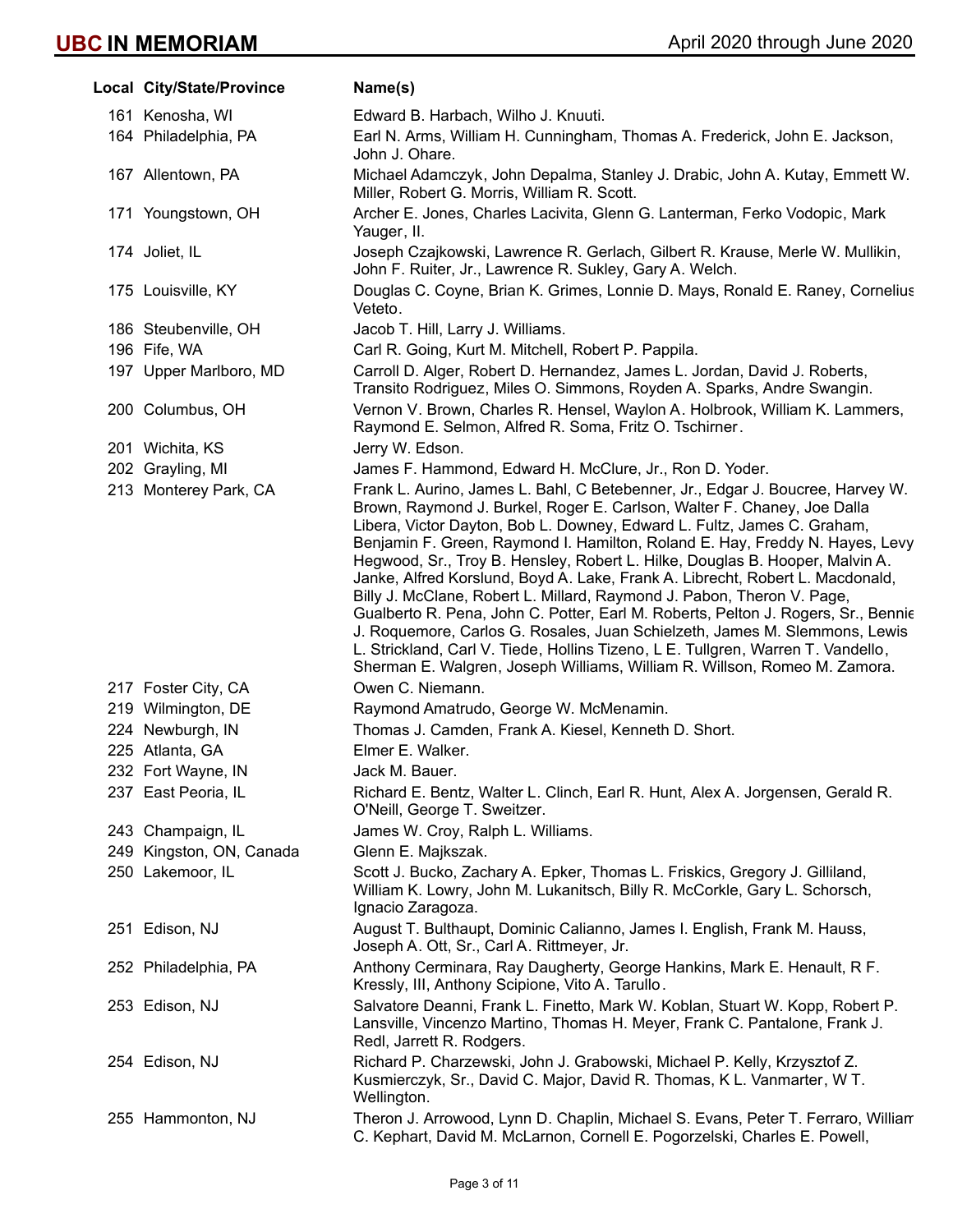| Local City/State/Province | Name(s)                                                                                                                                                                                                                                                                                                                                                                                                               |
|---------------------------|-----------------------------------------------------------------------------------------------------------------------------------------------------------------------------------------------------------------------------------------------------------------------------------------------------------------------------------------------------------------------------------------------------------------------|
|                           | James B. Welch, Joshua White.                                                                                                                                                                                                                                                                                                                                                                                         |
| 256 Savannah, GA          | Adam E. Bowen.                                                                                                                                                                                                                                                                                                                                                                                                        |
| 264 Pewaukee, WI          | Leonard Bethly, Gerald A. Foote, Ernest E. Johnson, Erhard E. Schock, Glenn E.<br>Wefel.                                                                                                                                                                                                                                                                                                                              |
| 270 Springfield, IL       | Loyal A. Belton, Everett A. Cruz, Arnold L. Edwards, Dwight S. Hudson, Bobby L.<br>Mitts, Alb L. Richardson, Jeff S. Robinson, Seth J. Smith, J Underfanger, III.                                                                                                                                                                                                                                                     |
| 271 Eugene, OR            | Howard Caldwell, Charles Dillin, Orville Hays, Daniel O. Herron, Robert L.<br>Jacobsen, Francis G. Kriger, Girard Lapointe, Nick Martens, Benjamin K. McCall,<br>William J. Patton, David R. Phillips, Glenn Randall, Robert H. Riedel, Ralph C.<br>Steiner, Clyne W. Wardlaw, Charles Zimmerman.                                                                                                                     |
| 272 Chicago Heights, IL   | James J. Blaney, James F. Campanile, Ture Candell, Robt A. Charleston, Robert<br>J. Graham, Thomas E. Hires, Cecil R. Hudson, Ermon B. Keever, George T.<br>Keller, William J. Knowlton, Kevin J. Peffers, Alfred C. Sanchez, Mark P. Sells,<br>Dennis M. Smolek, Frank J. Stacy, Thomas C. Sullivan, Wayne A. Tichenor, John<br>Treantafeles, Robert A. Wall, Truman Wilbanks, George J. Yurko.                      |
| 276 Cheektowaga, NY       | Dallas E. Garlow.                                                                                                                                                                                                                                                                                                                                                                                                     |
| 277 Binghamton, NY        | Elam B. Carrigan, Louis A. Castaldo, Laverne C. Chriscaden, Gerald A. Cutmore,<br>Maurice W. Johnson, Sr., Stanley Lindow, Steve Pitoniak, Duilio Ragonese,<br>Nicolino F. Sterio.                                                                                                                                                                                                                                    |
| 279 Hopewell Junction, NY | Giuseppe A. Barrasso, Albert F. Cuomo, V Dibiasi, Richard F. Disbrow, William<br>M. Durr, Robert W. Everle, Sr., Carmine W. Fudge, Warren S. Hall, Jeff W.<br>Howell, Antonio Iannucci, Eduardo Machado, Brian P. McCarthy, Niels E. Olsen,<br>Jerome J. Pagano, Joseph Siciliano, Antonio Stellato, Ilmars Upitis.                                                                                                   |
| 283 Augusta, GA           | Robert D. Wilson, Sr.                                                                                                                                                                                                                                                                                                                                                                                                 |
| 285 North Canton, OH      | Geo A. Archer, III, Arthur C. Clark, William D. Davis, Wm W. Holley, Chas K.<br>Schindler.                                                                                                                                                                                                                                                                                                                            |
| 290 Hauppauge, NY         | William Bergan, Anthony Casamassima, Martin F. Casamassima, S Cosentino,<br>John H. Grim, Jr., James L. Gunter, Salvatore Italiano, John J. Kelly, Robert G.<br>Lowth, Vincent J. Marrone, Scott A. Noll, Lott M. O'Halloran, Louis M. Pagillo,<br>Joseph Perrera, George Smith, Keith Whitney.                                                                                                                       |
| 291 Albany, NY            | Clarence Lebel, William H. Petro, Joseph A. Whalen.                                                                                                                                                                                                                                                                                                                                                                   |
| 301 Indianapolis, IN      | Gerald D. Branaman, Kenneth E. Floyd, Paul L. Knop, William Maclean, Kenneth<br>R. Manning, II, Russell W. Schull.                                                                                                                                                                                                                                                                                                    |
| 308 Cedar Rapids, IA      | Douglas L. Comried, Richard B. Einck, Mark A. Holub, John H. Lyons, Harley J.<br>Schlarbaum.                                                                                                                                                                                                                                                                                                                          |
| 310 Rothschild, WI        | Jack J. Schlotthauer.                                                                                                                                                                                                                                                                                                                                                                                                 |
| 311 Joplin, MO            | Christopher S. Dixon.                                                                                                                                                                                                                                                                                                                                                                                                 |
| 314 Madison, WI           | Steven L. Bates, Lawrence E. Cochrane, Donald J. Kapusta, Howard B. Morris,<br>Don L. Reuter, Jerry J. Scherrer, Ritchie E. Snyder, Donald G. Stellings.                                                                                                                                                                                                                                                              |
| 315 Kansas City, MO       | Robert A. Beebe, J L. Bridgewater, Willard J. Carver, Joseph C. Circello, E E.<br>Grandstaff, Jr., Jerry Grider, Arvil E. Griffin, Jr., Bobby R. Kedigh.                                                                                                                                                                                                                                                              |
| 318 Pelham, AL            | Phillip H. Baker, Kenyada J. Mitchell, Joseph B. Savell.                                                                                                                                                                                                                                                                                                                                                              |
| 322 Saint Paul, MN        | Thomas W. Ahrenholz, Kenneth E. Bartell, Marvin A. Born, Thomas E. Corrigan,<br>Howard L. Espersen, Eugene A. Fink, Michael J. Higgins, Richard A. Johnson,<br>Dion E. Madsen, Dale L. Nihart, Ben F. Pflager, Donald D. Robinette, Jesus<br>Rueda, Norton G. Wallin, Mathew J. Wilhelmy.                                                                                                                             |
| 326 Yalesville, CT        | Richard T. Barber, George Castonguay, Joseph C. Cioffi, Louis M. Coronella,<br>James A. Cusack, Richard J. Dupont, John T. Fairchild, George H. Francoeur,<br>George J. Friend, George Gabucci, Kaivon Glover, Vincent J. Greto, Martin G.<br>Halle, Todd A. Hubbard, Manivald Kurisoo, Irving Mones, Frank J. Rybak, Louis<br>Schovanec, Raymond Schuberth, Arthur E. Simko, Silvio Vignuolo, George L.<br>Violette. |
| 327 Dorchester, MA        | Steven K. Allard, Harold G. Barrett, Paul Buonopane, Joseph L. Croteau, Bartley<br>Folan, Robert G. Galardi, John B. Gillan, Gerald Grenier, John W. Harrison,<br>Michael O'Toole.                                                                                                                                                                                                                                    |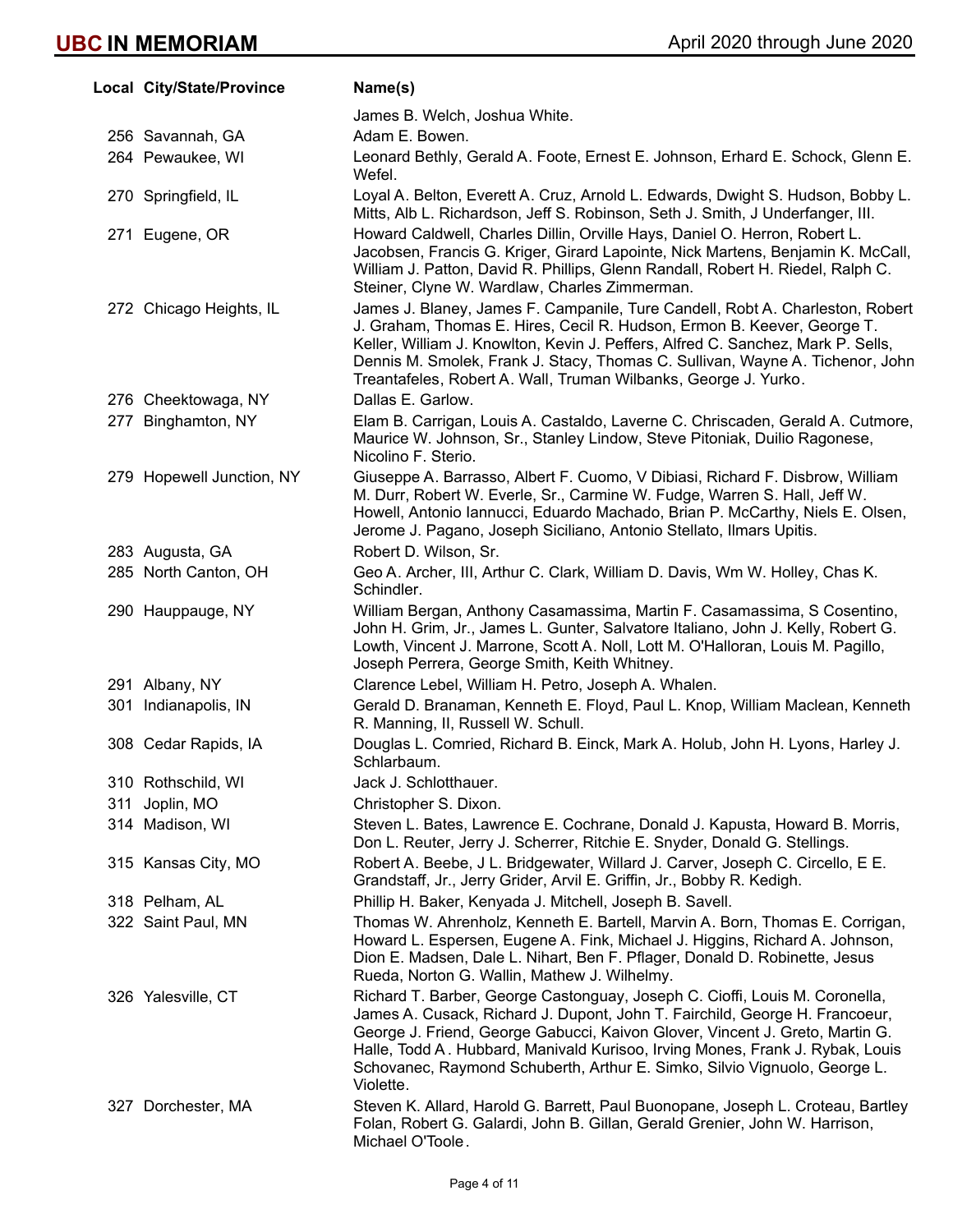| Local City/State/Province | Name(s)                                                                                                                                                                                                                                                                                                                                                      |
|---------------------------|--------------------------------------------------------------------------------------------------------------------------------------------------------------------------------------------------------------------------------------------------------------------------------------------------------------------------------------------------------------|
| 328 Cambridge, MA         | Brian P. Burns, Anthony W. Celentano, Daniel J. Harrington, Douglas A.<br>McEachen, Roger A. Nadeau, Manuel Pereira, George W. Racine, Sylvester<br>Zienkiewicz.                                                                                                                                                                                             |
| 329 Oklahoma City, OK     | Travis E. Eaton, Bill W. Melton, Neil P. Murray.                                                                                                                                                                                                                                                                                                             |
| 330 Warwick, RI           | Gil S. Cruz, Edward A. Eklof, Ronald G. Gagnon, Joseph N. Laliberte, Ernest V.<br>Lisi, Ronald J. Paul, Angelo Pino, Manuel Silvia.                                                                                                                                                                                                                          |
| 336 Worcester, MA         | Robert A. Auclair, Michael Bertone, Mark A. Bowen, Robert E. Brouillet, Park A.<br>Chamberlin, Robert Collins, Norman J. Deshaies, Francis M. Foley, Roger W.<br>Jette, David R. Myers, Allen Stoner, Kevin J. Tessier.                                                                                                                                      |
| 339 Wilmington, MA        | David G. Chapman, Robert Donaldson, Mark G. Lomond, Charles J. Martin,<br>Sylvio Milot, Edward J. Mulry.                                                                                                                                                                                                                                                     |
| 343 Winnipeg, MB, Canada  | Emanuel V. Sebastiao.                                                                                                                                                                                                                                                                                                                                        |
| 344 Pewaukee, WI          | Donald C. Dropp, Richard D. Gallegos, John Reitzi, Rodney D. Rudolf, Peter J.<br>Sanders, James Sery, John A. Stolarczyk, Eric M. Strom.                                                                                                                                                                                                                     |
| 346 Randolph, MA          | James S. Burba, Amelia M. Phinney.                                                                                                                                                                                                                                                                                                                           |
| 349 Portland, ME          | Allen D. Wyman.                                                                                                                                                                                                                                                                                                                                              |
| 351 Rossford, OH          | Marvin G. Alexander, Harold A. Berridge, Donald R. Davies, John S. Kasmierski,<br>Charles H. Tanier.                                                                                                                                                                                                                                                         |
| 357 Paducah, KY           | Russell A. Brewer, Eugene Gregory, George E. Knight, Jr., Chris P. McGreal,<br>David L. Reynolds.                                                                                                                                                                                                                                                            |
| 361 Hermantown, MN        | Douglas B. Deloyd.                                                                                                                                                                                                                                                                                                                                           |
| 372 Lima, OH              | Lee G. Kesler.                                                                                                                                                                                                                                                                                                                                               |
| 373 Cleveland, OH         | David F. Hintz, Jr., Dennis J. Matuska.                                                                                                                                                                                                                                                                                                                      |
| 397 Port Hope, ON, Canada | Vince Lucifora, John L. Macdougall, Karl H. Mueller, Wayne R. Reynolds, Vince<br>Salvador, Gerald W. Stacey.                                                                                                                                                                                                                                                 |
| 405 San Jose, CA          | Bernard H. Bohlin, E P. Bradshaw, Richard E. Domoe, Rodman K. Fitsemons,<br>Ancie G. Griffin, Donald P. Guditus, Henry W. Gurrola, Charles Hicks, Quentin J.<br>Hogue, Jesse Hurtado, James W. Martin, Orlando Mayfield, Jorge Portillo, Leo E.<br>Scherschel, Edgar P. Smith, Frank A. Vargas, Larry J. Worley.                                             |
| 413 South Bend, IN        | Walter C. Crawford, Jack L. Shipley, Sr.                                                                                                                                                                                                                                                                                                                     |
| 420 Sheakleyville, PA     | Glenn E. Filges, Alvin F. Grimes, Stephen J. Panek, William W. Rose, Donald C.<br>Stolz, Thomas R. Watson.                                                                                                                                                                                                                                                   |
| 423 Duncansville, PA      | Joseph W. Catanese, Charles M. Hough, Jr., Larry E. Kisner, Rufus J. Lewis,<br>Gerald D. Reid, Robert M. Sankovitch, Jobe Simcox.                                                                                                                                                                                                                            |
| 427 Papillion, NE         | George R. Andis, Roger E. Busch, Archie P. Cornelius, Jerry Jilek, Felix Lemieux,<br>Edward L. Ohlschwager, Harold B. Rodman, Earl Stiner, Jr., Meredith J. Stohler,<br>Joseph C. Tranisi, James A. Walla.                                                                                                                                                   |
| 429 Arlington, TX         | Lewis B. Atterbury.                                                                                                                                                                                                                                                                                                                                          |
| 431 Lebanon, PA           | John B. Krohn, Jr.                                                                                                                                                                                                                                                                                                                                           |
| 432 Pittsburgh, PA        | Alpha F. Cogar, John R. Cox, Harold E. Davies, John Endler, Samuel G. Fleming,<br>Thomas W. Funk, Leonard R. Giel, Vincent K. Haney, Morgan A. Kelly, Ora R.<br>Liston, Thomas M. Lutz, Emilie G. Marlier, Ernest Mikec, James E. Recker, Peter<br>C. Ringus, John J. Rossi, Jr., Roger L. Travis, Edward S. Trzcinski, Cary W.<br>Watkins, David C. Wilson. |
| 435 Cleveland, OH         | John H. Easterbrook, Gregg M. Kozlowski, Pamela L. Lesko, Floyd Lumpkin,<br>Thomas J. Luster, Henry S. Murowsky, James D. Nichols, Robert C. Orth,<br>Michael Peritore, Charles Pratt.                                                                                                                                                                       |
| 436 Bridgeport, WV        | Harry E. Baker, David R. Gooden.                                                                                                                                                                                                                                                                                                                             |
| 437 Portsmouth, OH        | James C. Griffith.                                                                                                                                                                                                                                                                                                                                           |
| 439 Bridgeport, WV        | Edsil Campbell, Hobert Crum, James L. Dye, Wayne L. Edds, Rolland C. Gibbs,<br>Kenneth W. Saunders, Cory A. West.                                                                                                                                                                                                                                            |
| 441 Pittsburgh, PA        | Steven R. Chamberlain, Robert Crone, Louis T. Gromley, Paul F. Moriarity, Dallas<br>C. Painter, Welton R. Spence.                                                                                                                                                                                                                                            |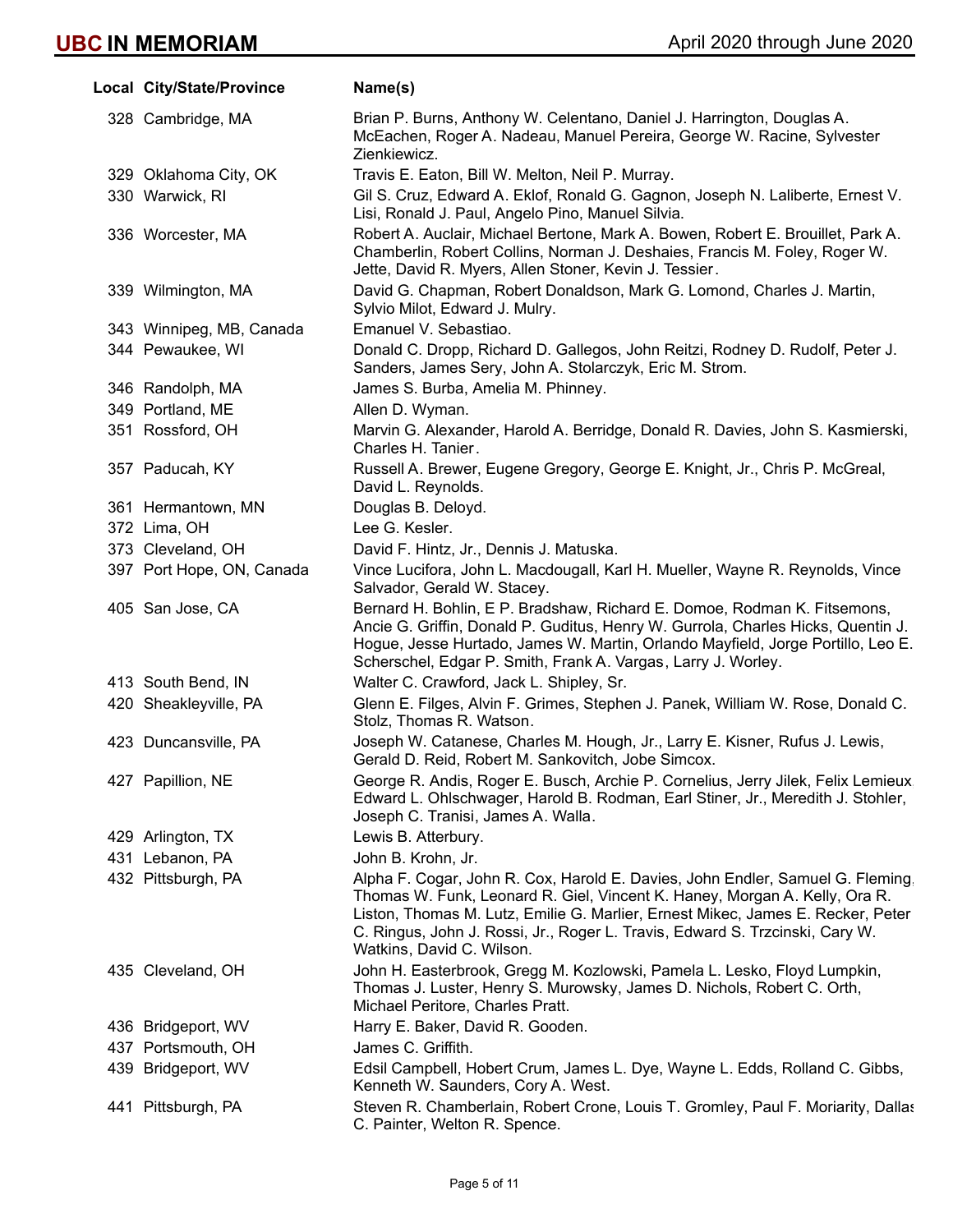| Local City/State/Province  | Name(s)                                                                                                                                                                                                                                                                                                                                                                                                                                                                                                                                                                                                                                                                                                                                                                                    |
|----------------------------|--------------------------------------------------------------------------------------------------------------------------------------------------------------------------------------------------------------------------------------------------------------------------------------------------------------------------------------------------------------------------------------------------------------------------------------------------------------------------------------------------------------------------------------------------------------------------------------------------------------------------------------------------------------------------------------------------------------------------------------------------------------------------------------------|
| 443 Pittsburgh, PA         | Thomas P. Anthony, Robert J. Becker, Sr., Pete F. Guariglia, Earl S. Johnston,<br>William H. Stout, Ronald E. Tasker.                                                                                                                                                                                                                                                                                                                                                                                                                                                                                                                                                                                                                                                                      |
| 445 Scranton, PA           | William J. Kasper, Thomas Olishafsky.                                                                                                                                                                                                                                                                                                                                                                                                                                                                                                                                                                                                                                                                                                                                                      |
| 464 Mankato, MN            | Walter W. Zobel.                                                                                                                                                                                                                                                                                                                                                                                                                                                                                                                                                                                                                                                                                                                                                                           |
| 472 Grayson, KY            | Jennings J. Blevins, Michael Roark.                                                                                                                                                                                                                                                                                                                                                                                                                                                                                                                                                                                                                                                                                                                                                        |
| 491 Baltimore, MD          | Sean M. Clerkin, Clarence Cobb, Jayson Donohue.                                                                                                                                                                                                                                                                                                                                                                                                                                                                                                                                                                                                                                                                                                                                            |
| 494 Tecumseh, ON, Canada   | Romano Manzon, Sante Muzzin.                                                                                                                                                                                                                                                                                                                                                                                                                                                                                                                                                                                                                                                                                                                                                               |
| 505 Aptos, CA              | Mike G. Swanson.                                                                                                                                                                                                                                                                                                                                                                                                                                                                                                                                                                                                                                                                                                                                                                           |
| 525 Wayland, MI            | David L. Cook, Raymond Gumpert, James F. Jordan, Lee R. Knitter, Stanley<br>Moore, Allen W. Newberry, Destal L. Pepple, Kevin W. Ragsdale, Duane E.<br>Rendell, Andrew Smith, William R. Smith, John Vanderploeg.                                                                                                                                                                                                                                                                                                                                                                                                                                                                                                                                                                          |
| 548 St. Paul, MN           | Bernard H. Fredrickson, Jr., Bernard J. Prinzing.                                                                                                                                                                                                                                                                                                                                                                                                                                                                                                                                                                                                                                                                                                                                          |
| 551 Pasadena, TX           | Floyd Deking, Jr., Gabriel Prejean, Noah W. Simpson, Herman Weigelt.                                                                                                                                                                                                                                                                                                                                                                                                                                                                                                                                                                                                                                                                                                                       |
| 562 Long Beach, CA         | Theodore L. Block, Emidio Colangeli, Remo Daforno, Willie Fuller, Rich A.<br>Guettler, Fred S. Hugli, Steve H. Jones, Frank Mohler, Jr., Leon D. Pifer, Juan<br>Portillo, Lowell L. Ramsey, Dale J. Redmond, Donald N. Self, Joe Sokolich,<br>James H. Sutton, Manuel C. Valle.                                                                                                                                                                                                                                                                                                                                                                                                                                                                                                            |
| 579 Paradise, NL, Canada   | Patrick Muise, Bruce Pitcher, Ken W. Somers.                                                                                                                                                                                                                                                                                                                                                                                                                                                                                                                                                                                                                                                                                                                                               |
| 587 Sioux Falls, SD        | Raul A. Guzman.                                                                                                                                                                                                                                                                                                                                                                                                                                                                                                                                                                                                                                                                                                                                                                            |
| 599 Griffith, IN           | Rodney L. Frohock, James R. Liming, Sr.                                                                                                                                                                                                                                                                                                                                                                                                                                                                                                                                                                                                                                                                                                                                                    |
| 605 Marina, CA             | Christopher E. Henden.                                                                                                                                                                                                                                                                                                                                                                                                                                                                                                                                                                                                                                                                                                                                                                     |
| 606 Virginia, MN           | Melvin L. Holm.                                                                                                                                                                                                                                                                                                                                                                                                                                                                                                                                                                                                                                                                                                                                                                            |
| 615 Kokomo, IN             | Dustin Douglass.                                                                                                                                                                                                                                                                                                                                                                                                                                                                                                                                                                                                                                                                                                                                                                           |
| 619 San Diego, CA          | Lawrence Alcala, Alphonso Alexander, Vincent D. Avila, Heinz T. Baumann,<br>Howard E. Beach, Everett L. Beebe, Arnold R. Bongianni, Frederick A. Bonney,<br>Jerome L. Bourcy, Ronald C. Coon, Berton D. Cornell, Curtis F. Davey, Lloyd E.<br>Delozier, Ralph A. Duran, Ralph E. Foshee, Frederick D. Fox, Albert G. Fryday, J<br>D. Goodman, Francis J. Hammell, Fred A. Hollar, Harold E. Hoover, Loran M.<br>Imlay, Vitas Jocis, C H. Klump, Ted Kociencki, Clarence W. Lemke, Robert D.<br>Marcoux, Gerhard E. Markgraf, Cloyd R. McConnaughey, Albert T. Messinger,<br>Paul K. Mitchell, Lloyd L. Moose, C R. Perkett, Max L. Royer, Robert I. Sallee,<br>Dave Shuler, Roscoe C. Smith, Frederick M. Sutton, Raymond T. Turek, Walter<br>Turkoc, James C. Warren, Ralph A. Woodhouse. |
| 636 Mt Vernon, IL          | Kenneth P. Breeze.                                                                                                                                                                                                                                                                                                                                                                                                                                                                                                                                                                                                                                                                                                                                                                         |
| 638 Marion, IL             | Robert L. Kelley.                                                                                                                                                                                                                                                                                                                                                                                                                                                                                                                                                                                                                                                                                                                                                                          |
| 650 Pomeroy, OH            | Robert J. Rathburn.                                                                                                                                                                                                                                                                                                                                                                                                                                                                                                                                                                                                                                                                                                                                                                        |
| 661 Sylmar, CA             | W L. Barton, Dominic D. Cimo, Vincent Cirrincione, Horace M. Cottle, Jr.,<br>Leonard Delange, Paul A. Durbin, Joseph Eorio, Charles J. Haeg, Francis G.<br>Hardy, H F. Johnson, Robert M. Koch, Donald E. Landon, Brent P. Leggett, Keith<br>L. Ludwick, Frank Masino, Donald A. Mason, Walter E. Modest, J P. Morris,<br>Robert L. Pilger, Cruz Sartuche, Robert P. Sisco, Earl Snellings, Lorendo Stpeter,<br>R R. Thomas, Jr., Dale Wardlaw.                                                                                                                                                                                                                                                                                                                                            |
| 662 Freeburg, IL           | David C. Blue, Paul L. Mulligan, Marvin W. Ohlendorf.                                                                                                                                                                                                                                                                                                                                                                                                                                                                                                                                                                                                                                                                                                                                      |
| 664 Wood River, IL         | Darrell L. Blakey, John H. Kampwerth, Jr., Joseph F. Tilden.                                                                                                                                                                                                                                                                                                                                                                                                                                                                                                                                                                                                                                                                                                                               |
| 665 Amarillo, TX           | David G. Barrington, John D. Crow, Jarred R. Phillips, Danny E. Shelpman, Ray<br>Smith.                                                                                                                                                                                                                                                                                                                                                                                                                                                                                                                                                                                                                                                                                                    |
| 675 Woodbridge, ON, Canada | George Davis, Giuseppe Deluca, Attila Gal, Rejean Pelchat, Robert I. Savoie,<br>Peter Sorensen, Neven Sovulj, Kareem Wade.                                                                                                                                                                                                                                                                                                                                                                                                                                                                                                                                                                                                                                                                 |
| 684 Lewisburg, OH          | Kirby L. Houck.                                                                                                                                                                                                                                                                                                                                                                                                                                                                                                                                                                                                                                                                                                                                                                            |
| 687 Warren, MI             | Philip S. Ashcraft, Jerome E. Baldwin, Gino Berti, Paul C. Bishop, Roy M. Bowen,<br>Ruggles B. Bushnell, Jos J. Ciantar, Jr., Stuart W. Coleman, Alan R. Constance,<br>James D. Cook, James D. Cooper, Paul V. Coutelle, Joseph D. Cyers, Thomas<br>Dickinson, David M. Freeborn, Patrick C. Gendron, Dennis C. Gondick, Donald R.<br>Gray, James H. Guibord, Thomas A. Harrington, Alan J. Heverly, Maurice                                                                                                                                                                                                                                                                                                                                                                               |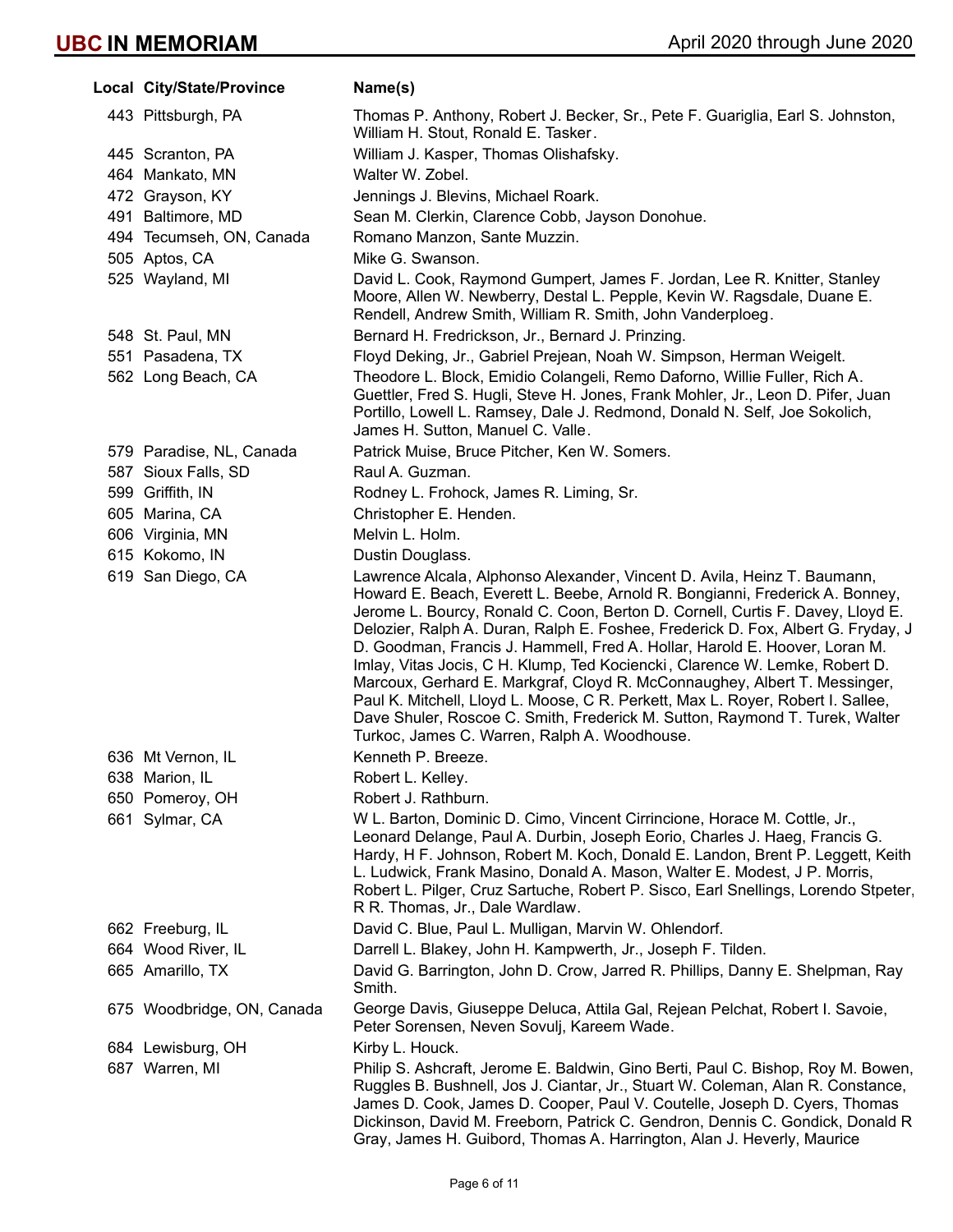| Local City/State/Province | Name(s)                                                                                                                                                                                                                                                                                                                                                                                                                                                                                                                                                                                                                                                                                                                                                                         |
|---------------------------|---------------------------------------------------------------------------------------------------------------------------------------------------------------------------------------------------------------------------------------------------------------------------------------------------------------------------------------------------------------------------------------------------------------------------------------------------------------------------------------------------------------------------------------------------------------------------------------------------------------------------------------------------------------------------------------------------------------------------------------------------------------------------------|
|                           | Hobson, James T. Jenkins, Shane A. Kidd, Scott C. Lancucki, Leonard R.<br>Moomey, Tony L. Mooring, Roger J. Roy, Kenneth B. Rye, Edward W. Saroli,<br>Fred J. Scheuerman, Leonard J. Seese, Elmer D. Siebarth, Robert Y. Smith, Billy<br>Soney, S J. Swierozynski, Ronald J. Thomas, Sherwin Thomas, Herbert S.<br>Tucker, Norman H. Walker, Michael E. White, Ronald Willis.                                                                                                                                                                                                                                                                                                                                                                                                   |
| 690 Russellville, AR      | Chas G. Morrison, Robert H. Roberts, Coy W. Taylor, Carlon Volentine.                                                                                                                                                                                                                                                                                                                                                                                                                                                                                                                                                                                                                                                                                                           |
| 701 Fresno, CA            | David F. Cline, James D. Illingworth, Kevin M. Lund, Pascual Rubio.                                                                                                                                                                                                                                                                                                                                                                                                                                                                                                                                                                                                                                                                                                             |
| 702 Jacksonville, FL      | A E. Hemmerlein, John D. Ibach.                                                                                                                                                                                                                                                                                                                                                                                                                                                                                                                                                                                                                                                                                                                                                 |
| 706 Saginaw, MI           | Mark W. Adkins, J C. Brechtelsbauer, Carl W. Bridgewater, Paul J. Burnett, Jr.,<br>Shellie Fitzpatrick, Chas W. Fournier, Adam L. Klein, Kenneth C. Musser, Gary L.<br>Shannon, David E. Witbrodt.                                                                                                                                                                                                                                                                                                                                                                                                                                                                                                                                                                              |
| 713 Hayward, CA           | Robert J. Bode, Dan E. Bohart, Douglas J. Boyle, Jr., Warren O. Conrad, Donald<br>M. Epps, David M. Gerry, Carl Lairson, Miguel Martinez, Alphonso T. McCartney,<br>Anthony Ramsey, Jr., Juan Romero, Vergle R. Scotten, Robert C. Smith, John W.<br>Whorton.                                                                                                                                                                                                                                                                                                                                                                                                                                                                                                                   |
| 714 Buena Park, CA        | Leonard L. Arant, Carl E. Blankenship, Herman P. Chenier, Wolfgang Delgado,<br>Sr., Arnold N. Finch, Robert D. Green, Kenneth R. Gunter, Edward J. Koryta, Jr.,<br>John R. Oden, Tony A. Padilla, Robert J. Reynolds, Harold E. Tomkins, Stanley<br>Trevethan, Richard R. White.                                                                                                                                                                                                                                                                                                                                                                                                                                                                                                |
| 715 Cranford, NJ          | Robert A. Naiva.                                                                                                                                                                                                                                                                                                                                                                                                                                                                                                                                                                                                                                                                                                                                                                |
| 716 St Louis, MO          | Gerald S. Fisher, John T. Hines, Matthew C. Stout, Herbert L. Williams.                                                                                                                                                                                                                                                                                                                                                                                                                                                                                                                                                                                                                                                                                                         |
| 721 Whittier, CA          | Wilford E. Abbott, Arthur Angelini, Pedro Barron, Hans Borm, Efren Borunda,<br>Robert L. Broschak, Gordon E. Burch, Jr., Richard Carpenter, Stefan Csombor,<br>Roy Delreal, Ernest Durazo, Louie J. Encarnacion, Tsutomu Fukunaga, Gerald<br>Gyllenskog, Julius P. Hauser, Jr., Marvin R. Hesbol, Jr., Joseph W. Homlak, Jerry<br>Horn, Ignacio C. Huizer, Marvin C. Kaiser, Richard W. Kaloust, Carl R. Leck,<br>Malcolm R. Mark, Westley C. Norris, David S. Pena, Luis Pereyra, Leo H. Person<br>Blair R. Peterson, Jose F. Pineda, Pete Quintana, Esteban Ramos, Miguel G.<br>Rodriguez, Jerald E. Roosa, Robert B. Stafford, Leonard E. Swartz, Alfred A. Tag<br>Orbray Tyler, Johnny R. Underwood, Michael Vrabel, Harry Wickens, Douglas C.<br>Woodman, Louis J. Zunino. |
| 724 Houston, TX           | Kent A. Spotts.                                                                                                                                                                                                                                                                                                                                                                                                                                                                                                                                                                                                                                                                                                                                                                 |
| 729 Baton Rouge, LA       | Hilton R. Welch, Orson C. Zinglersen.                                                                                                                                                                                                                                                                                                                                                                                                                                                                                                                                                                                                                                                                                                                                           |
| 731 Sheboygan, WI         | Franklin D. Coons.                                                                                                                                                                                                                                                                                                                                                                                                                                                                                                                                                                                                                                                                                                                                                              |
| 735 Mansfield, OH         | Paul E. Reed.                                                                                                                                                                                                                                                                                                                                                                                                                                                                                                                                                                                                                                                                                                                                                                   |
| 740 Woodhaven, NY         | David Godino, Chas V. McCullough, Ronald T. O'Brien.                                                                                                                                                                                                                                                                                                                                                                                                                                                                                                                                                                                                                                                                                                                            |
| 744 Bellevue, OH          | Alan J. Meyers.                                                                                                                                                                                                                                                                                                                                                                                                                                                                                                                                                                                                                                                                                                                                                                 |
| 745 Honolulu, HI          | Benjamin Carlos, Richard Hayashi, Shoei Kaneshiro, Kenneth K. Matsumoto,<br>Harry K. Noguchi, Masaharu Shimizu, Roy M. Yamada.                                                                                                                                                                                                                                                                                                                                                                                                                                                                                                                                                                                                                                                  |
| 746 Honolulu, HI          | Rodolfo B. Alvior, Federico B. Corpuz, Roger R. Kalaaukahi, Jr.                                                                                                                                                                                                                                                                                                                                                                                                                                                                                                                                                                                                                                                                                                                 |
| 751 Santa Rosa, CA        | Howard Chandler.                                                                                                                                                                                                                                                                                                                                                                                                                                                                                                                                                                                                                                                                                                                                                                |
| 777 Harrisonville, MO     | Bobby W. Williams.                                                                                                                                                                                                                                                                                                                                                                                                                                                                                                                                                                                                                                                                                                                                                              |
| 785 Cambridge, ON, Canada | Heinz R. Kaminski, Gary G. McCrea, Jack Samuel.                                                                                                                                                                                                                                                                                                                                                                                                                                                                                                                                                                                                                                                                                                                                 |
| 790 Rock Falls, IL        | Craig L. Meyocks, Lloyd E. Peterson, Elmer J. Sieberns.                                                                                                                                                                                                                                                                                                                                                                                                                                                                                                                                                                                                                                                                                                                         |
| 801 West Jordan, UT       | Clayton R. Talbot.                                                                                                                                                                                                                                                                                                                                                                                                                                                                                                                                                                                                                                                                                                                                                              |
| 804 Rothschild, WI        | Anthony J. Linzmeier.                                                                                                                                                                                                                                                                                                                                                                                                                                                                                                                                                                                                                                                                                                                                                           |
| 805 Camarillo, CA         | John N. Coelho, Jerry C. Davis, Robert E. Dube, Kenneth W. Hansen, Russell L.<br>Kendall, John W. Kimbrough, Douglas H. Krevenas, Clyde M. Lawrence, Marvin<br>R. Marlett, Samuel D. McGolpin, Fred Mortensen, Jr., Gordon F. Mutter, Vance R<br>Nagel, Gene A. Nonella, Clyde A. Price, Jack L. Schleimer, Dale Troxell.                                                                                                                                                                                                                                                                                                                                                                                                                                                       |
| 808 Idaho Falls, ID       | Valdean E. Call, E J. Lucero, Jr., Otilio Lucero.                                                                                                                                                                                                                                                                                                                                                                                                                                                                                                                                                                                                                                                                                                                               |
| 816 Renton, WA            | Colton Monrean, Lars C. Nylund.                                                                                                                                                                                                                                                                                                                                                                                                                                                                                                                                                                                                                                                                                                                                                 |
| 909 Ontario, CA           | James A. Allen, George A. Cooper, Gary D. Crego, Alan F. Davidge, Roy W.<br>Gwatney, William L. Hanks, Joseph H. Johnson, James A. Lacumsky, Paul A.                                                                                                                                                                                                                                                                                                                                                                                                                                                                                                                                                                                                                            |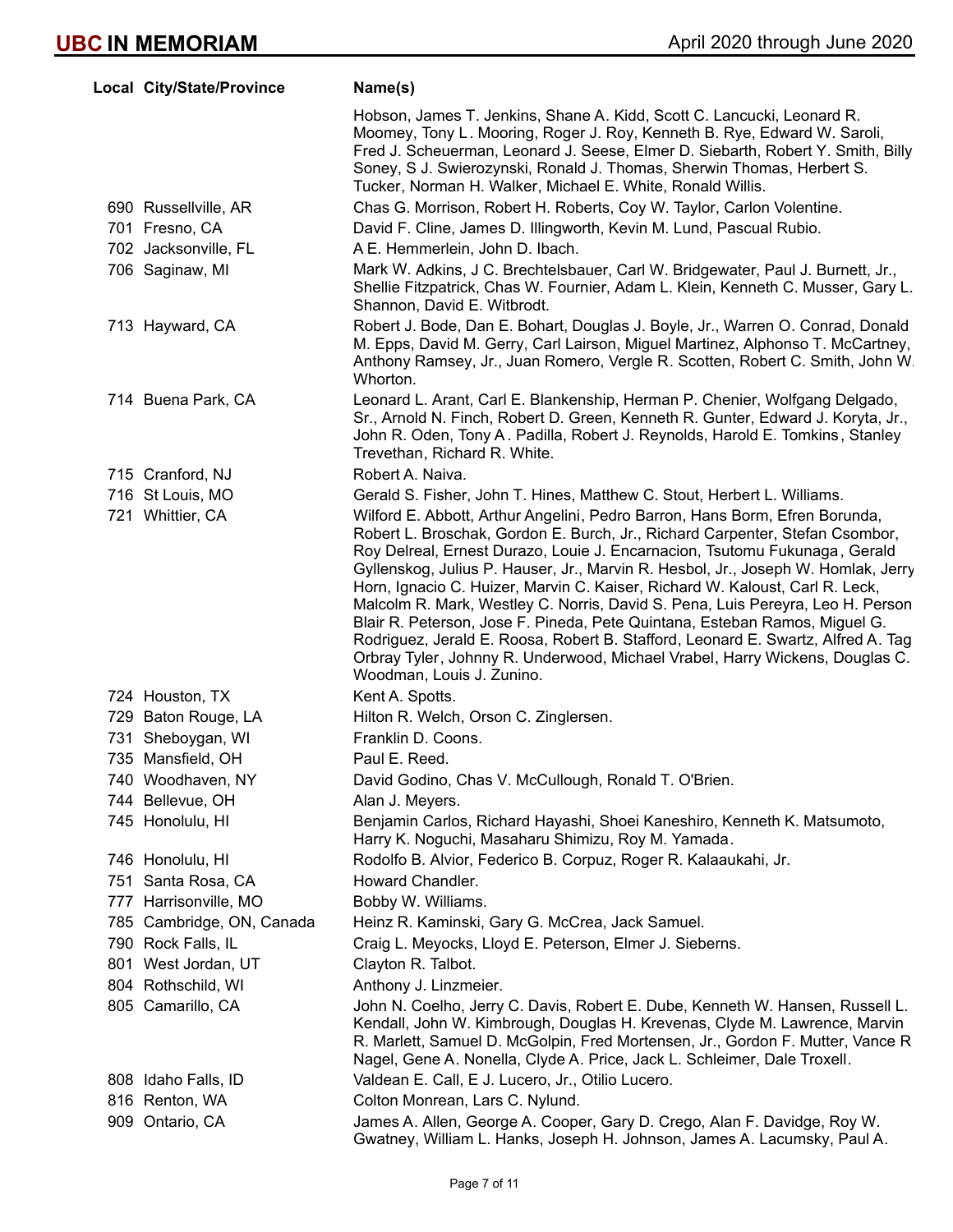| Local City/State/Province    | Name(s)                                                                                                                                                                                                                                                                                                                                |
|------------------------------|----------------------------------------------------------------------------------------------------------------------------------------------------------------------------------------------------------------------------------------------------------------------------------------------------------------------------------------|
|                              | Legault, Donald V. Nitschke, Robert S. Norton, Jesus Reyes, Rickie L. Sharp,<br>James R. Siebken.                                                                                                                                                                                                                                      |
| 926 New York, NY             | Vincent Converso, Bertrand H. Dehaarte, Natan Grushko, Fred H. Kunisch, G R.<br>Maniscalco, Thomas McLean, Douglas M. Moberg, Manuel Moreno, Luis M.<br>Simancas, Wrenford A. Warner.                                                                                                                                                  |
| 930 Saint Augusta, MN        | Joshua P. Garceau.                                                                                                                                                                                                                                                                                                                     |
| 943 Tulsa, OK                | Charles M. Crisp, Joseph L. Reese, Richard D. Wilson.                                                                                                                                                                                                                                                                                  |
| 945 Jefferson City, MO       | Todd K. Hall.                                                                                                                                                                                                                                                                                                                          |
| 948 Sioux City, IA           | John H. Johnson, Larry G. Newill.                                                                                                                                                                                                                                                                                                      |
| 951 Ontario, CA              | Eddie V. Beaman, David M. Becerra, Ulysses Buckingham, Dennis R. Burda,<br>John K. Frederick, Fred H. Frick, Arthur L. Knott, Jack C. Pearlman, Douglas<br>Penrod, Ernest W. Porter, Frank T. Ramirez, Albino Salbato, Raymond Serna,<br>Joe D D. Smothermon, Leo P. Tomaso, William G. Tullius, John J. Urick, Ralph<br>Vandermeulen. |
| 955 Kaukauna, WI             | Eugene R. Casper.                                                                                                                                                                                                                                                                                                                      |
| 971 Reno, NV                 | Timothy C. Kintzler, Jason D. Lord, Mario Ortiz-Corta.                                                                                                                                                                                                                                                                                 |
| 978 Springfield, MO          | Larry N. Armfield, Steven P. Wilson.                                                                                                                                                                                                                                                                                                   |
| 1000 Tampa, FL               | Donald G. Nowlin.                                                                                                                                                                                                                                                                                                                      |
| 1004 Lansing, MI             | William D. Agnor, Ronnie Borring, Earnest L. Brown, Bill F. Jaworski, Darrell D.<br>Palmer.                                                                                                                                                                                                                                            |
| 1005 Merrillville, IN        | James N. Vickers.                                                                                                                                                                                                                                                                                                                      |
| 1008 Bowling Green, MO       | Robert L. Grote, Carl H. Hagemeier.                                                                                                                                                                                                                                                                                                    |
| 1009 Paradise, NL, Canada    | Don E. Pardy.                                                                                                                                                                                                                                                                                                                          |
| 1016 Muncie, IN              | Hysel Costerison.                                                                                                                                                                                                                                                                                                                      |
| 1021 Saskatoon, SK, Canada   | Gurmail S. Johal, Anthony Scott.                                                                                                                                                                                                                                                                                                       |
| 1027 Lisle, IL               | Anthony L. Dibrita, Johann Guerentz, Karl S. Hainzl, Kenneth M. Hausermann,<br>Daniel R. Hills, Frank Huschitt, John M. Otto, III, Thomas M. Tate, Heinz F. Voss,<br>Hermann Wohrstein.                                                                                                                                                |
| 1045 Warren, MI              | Chaim Blumenkoft, Larry C. Burgess, Francis L. Danenberg, Albert Johnson,<br>Robert Quick, Mark A. Rohler, George R. Scheuher, Chas E. Vanhampler,<br>Christopher G. Waterloo, Gardner W. Wilber.                                                                                                                                      |
| 1072 Woodbridge, ON, Canada  | Scott B. Buchanan, Chris M. Cook, Aurelio Febbraro, Wm J. Fountain, Charlie<br>Gale, Michael J. Ikeno, Stanley A. Nagora, W J. Perkins, Glenn Pyke, Arnold E.<br>Wolff.                                                                                                                                                                |
| 1076 Greenwood, IN           | David N. Bailey, Ronald A. Moreland, Steve H. Mudd, Gilbert F. Nicholson,<br>Norman L. Underwood, Sr., David L. Williams, John T. Williams, Richard N.<br>Williams.                                                                                                                                                                    |
| 1090 North Canton, OH        | Eugene Allen, Jr., Douglas A. Dodson, Christopher A. Farmer, Jerry D. Reedy,<br>Fred L. Sheward, James S. Sparks, Tom Swisher.                                                                                                                                                                                                         |
| 1091 Bismarck, ND            | Jeff D. Wescott.                                                                                                                                                                                                                                                                                                                       |
| 1098 Baton Rouge, LA         | Tollie M. Coates, Frederick V. Jones, Gene E. Leger.                                                                                                                                                                                                                                                                                   |
| 1102 Warren, MI              | Kenneth L. Eastridge, Walter J. Krystoforski, Douglas J. Motter, Arthur W. Rice,<br>Thomas J. Serra, Kurt M. Swiben, Derek W. Woodward.                                                                                                                                                                                                |
| 1109 Visalia, CA             | John Lopez.                                                                                                                                                                                                                                                                                                                            |
| 1121 Framingham, MA          | Gerard S. Alterio, Warren W. Wyman.                                                                                                                                                                                                                                                                                                    |
| 1127 Kansas City, MO         | Patrick Diecidue.                                                                                                                                                                                                                                                                                                                      |
| 1146 Green Bay, WI           | Justin M. Hensel.                                                                                                                                                                                                                                                                                                                      |
| 1151 Thunder Bay, ON, Canada | Frank A. Luhtala.                                                                                                                                                                                                                                                                                                                      |
| 1155 Columbus, IN            | Alejandro Martinez.                                                                                                                                                                                                                                                                                                                    |
| 1163 Syracuse, NY            | James W. Taylor, II.                                                                                                                                                                                                                                                                                                                   |
| 1176 Fargo, ND               | Clarence E. Hanson.                                                                                                                                                                                                                                                                                                                    |
| 1178 Stellarton, NS, Canada  | Paul W. Dalrymple, Samuel Lawrence, Brian R. Matheson.                                                                                                                                                                                                                                                                                 |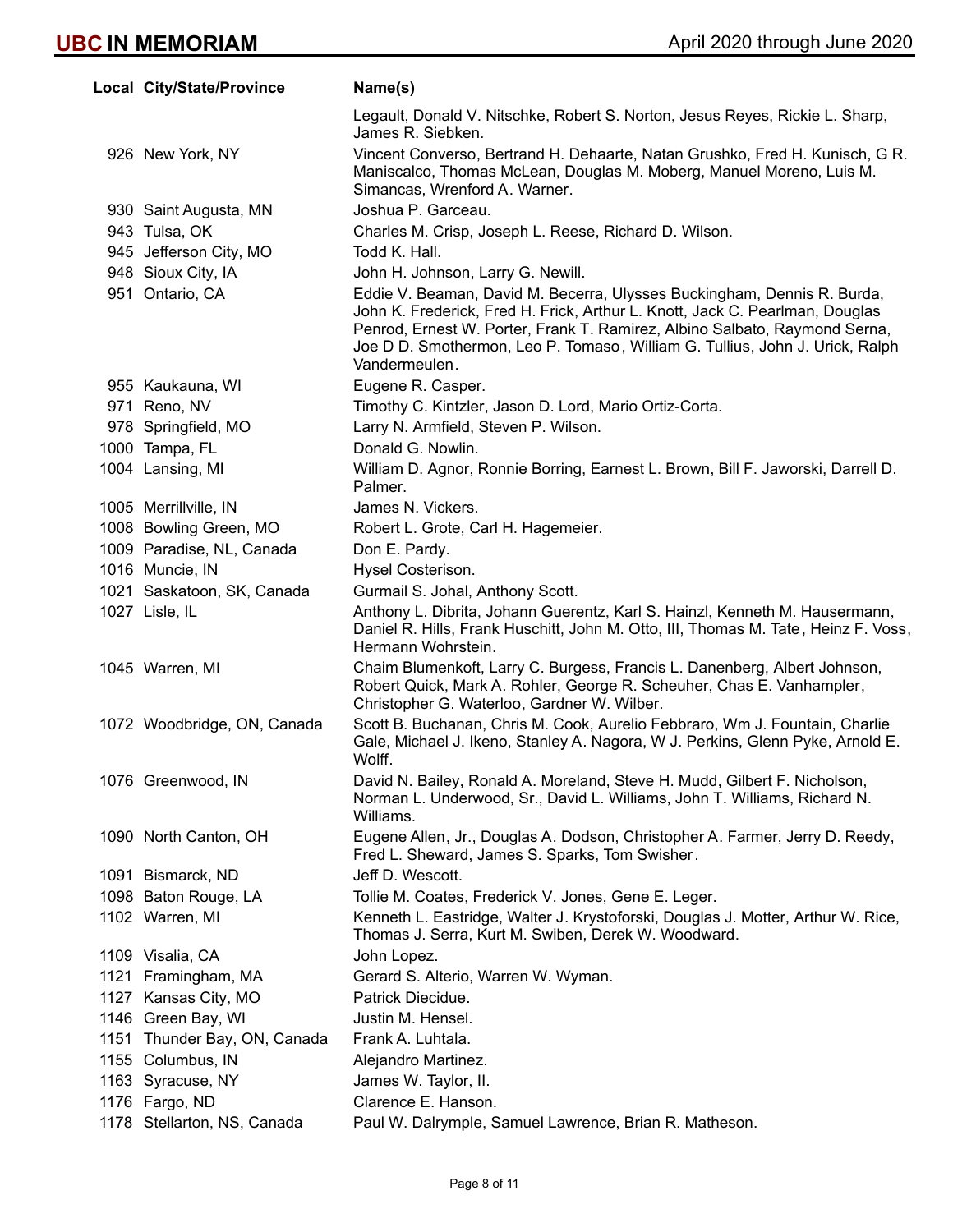| Local City/State/Province    | Name(s)                                                                                                                                                                                                                                                                                                                                                                                                                                                                                                                                                                                                                                       |
|------------------------------|-----------------------------------------------------------------------------------------------------------------------------------------------------------------------------------------------------------------------------------------------------------------------------------------------------------------------------------------------------------------------------------------------------------------------------------------------------------------------------------------------------------------------------------------------------------------------------------------------------------------------------------------------|
| 1185 Lisle, IL               | Ricardo J. Castro, Selvin Guerra, Michael C. Jaske, Warren J. Lockhart, P S.<br>Martorelli, Charles R. Mitsch, Chester Noble, Jr.                                                                                                                                                                                                                                                                                                                                                                                                                                                                                                             |
| 1192 Birmingham, AL          | Christopher T. Burroughs, Jody W. Chapin.                                                                                                                                                                                                                                                                                                                                                                                                                                                                                                                                                                                                     |
| 1209 Florence, AL            | Edgar L. Puller, Christopher C. Rumble, William C. Snoddy, Herbert R. Stockton.                                                                                                                                                                                                                                                                                                                                                                                                                                                                                                                                                               |
| 1234 Warren, MI              | Steven M. Burkhart, Junior H. Massey.                                                                                                                                                                                                                                                                                                                                                                                                                                                                                                                                                                                                         |
| 1243 Fairbanks, AK           | Edd R. Maddux, Raymond Moran, Thomas L. Murphy.                                                                                                                                                                                                                                                                                                                                                                                                                                                                                                                                                                                               |
| 1256 Sarnia, ON, Canada      | John Douglas, Andre Verstaen.                                                                                                                                                                                                                                                                                                                                                                                                                                                                                                                                                                                                                 |
| 1266 Austin, TX              | Robert R. Stolle.                                                                                                                                                                                                                                                                                                                                                                                                                                                                                                                                                                                                                             |
| 1281 Anchorage, AK           | James A. Paulus, Donald D. Phillips, Anthony Sanders.                                                                                                                                                                                                                                                                                                                                                                                                                                                                                                                                                                                         |
| 1306 Papillion, NE           | Willard J. Frey.                                                                                                                                                                                                                                                                                                                                                                                                                                                                                                                                                                                                                              |
| 1310 St Louis, MO            | Nick Bruneau, Gerald E. Crawford, Lawrence V. Schallom, Neil M. Staed, James<br>C. Ward.                                                                                                                                                                                                                                                                                                                                                                                                                                                                                                                                                      |
| 1319 Albuquerque, NM         | George Capito, Willie Chavez, Jack E. Howe, Isabel E. Manriquez, Vittori<br>Napolitano, Manuel Trevizo, Leroy Trujillo.                                                                                                                                                                                                                                                                                                                                                                                                                                                                                                                       |
| 1325 Edmonton, AB, Canada    | Woodrow Eveleigh, Edwin Rembowski.                                                                                                                                                                                                                                                                                                                                                                                                                                                                                                                                                                                                            |
| 1386 Hanwell, NB, Canada     | Patrick J. Horgan, George Urquhart, Steven A. White.                                                                                                                                                                                                                                                                                                                                                                                                                                                                                                                                                                                          |
| 1421 Arlington, TX           | Jeffrey Hyslop.                                                                                                                                                                                                                                                                                                                                                                                                                                                                                                                                                                                                                               |
| 1443 Winnipeg, MB, Canada    | Faron McIvor.                                                                                                                                                                                                                                                                                                                                                                                                                                                                                                                                                                                                                                 |
| 1445 Topeka, KS              | Jay L. Armstrong, Gale E. Bennett.                                                                                                                                                                                                                                                                                                                                                                                                                                                                                                                                                                                                            |
| 1460 Edmonton, AB, Canada    | Joseph Melanson, Gerhard Palutke, Peter Prusa.                                                                                                                                                                                                                                                                                                                                                                                                                                                                                                                                                                                                |
| 1463 Papillion, NE           | Albert E. Ackerman, Jr.                                                                                                                                                                                                                                                                                                                                                                                                                                                                                                                                                                                                                       |
| 1485 Merrillville, IN        | Ronald W. Beard, Robert E. Swanson.                                                                                                                                                                                                                                                                                                                                                                                                                                                                                                                                                                                                           |
| 1503 Oregon City, OR         | Rolland R. Banta, William G. Califf, Dell Goddard, Richard L. Price, Jamie E.<br>Thomas.                                                                                                                                                                                                                                                                                                                                                                                                                                                                                                                                                      |
| 1510 Escanaba, MI            | Gerald E. Arnold, Wayne Niemi, Christopher R. Preston, Donald E. Simula,<br>Donald E. Wirtz.                                                                                                                                                                                                                                                                                                                                                                                                                                                                                                                                                  |
| 1529 Kansas City, MO         | Danny G. Gann, Mikel C. Pilcher.                                                                                                                                                                                                                                                                                                                                                                                                                                                                                                                                                                                                              |
| 1554 Hermitage, TN           | Dennis G. Chapman, Jerry W. Melton, Benny D. Reagan.                                                                                                                                                                                                                                                                                                                                                                                                                                                                                                                                                                                          |
| 1556 New York, NY            | Stefano Albertini, Serafino Ambrosio, Ronald J. Andersen, Sr., Vincent Auricchio,<br>Larry M. Beatty, Marino Boscolo, Reynolds Bridgpal, Augustino Dejohn, Aldo<br>Delu, Kenneth Eriksen, Richard Favaro, Brian C. Fechtman, Jose L. Fernandez,<br>Sabino V. Garcia, Robert L. Geardino, Robert M. Gibbons, Harry Lasher, Sven<br>Ljunggren, Gregory G. Marney, Mykola Newmerzhycky, Olaf Olsen, James T.<br>Olstrom, John J. Orendach, Peter S. Ristano, Manuel Angelo Rivera, Frank<br>Salazer, Steve R. Senerchia, James J. Sheil, Victor Simon, Thomas Staats, Roy<br>M. Staskowicz, Angelo Visone, Raymond J. Vitale, William G. Walker. |
| 1588 Sydney, NS, Canada      | John J. Aucoin, John W. Gillis.                                                                                                                                                                                                                                                                                                                                                                                                                                                                                                                                                                                                               |
| 1592 Sarnia, ON, Canada      | Kenneth D. Helwig, Darcy Krauza, Mike Panchyshyn.                                                                                                                                                                                                                                                                                                                                                                                                                                                                                                                                                                                             |
| 1596 St Louis, MO            | Jonathan W. Bates, Fred W. Cavenaugh, James R. Groesch, Edward J. Irvin,<br>John E. Lucas, Johnny L. Mayes, Charles G. Pashia.                                                                                                                                                                                                                                                                                                                                                                                                                                                                                                                |
| 1598 Victoria, BC, Canada    | Kory P. Dutemple, Manfred Hoffmann, Kurt Hohnsbehn, Joseph C. Laroche,<br>Henry R. Proom, Tibor Szajkovics.                                                                                                                                                                                                                                                                                                                                                                                                                                                                                                                                   |
| 1599 Redding, CA             | Peter J. Decarlo, Gary E. Johnson, Robert L. Knuckles, James C. Lewis, Louie R.<br>Smith, Jr.                                                                                                                                                                                                                                                                                                                                                                                                                                                                                                                                                 |
| 1607 Whittier, CA            | John B. Addison, Adolf A. Boecher, Robert E. Garrett, Greg C. Ginther, Farrell L.<br>McKenna, Henry O. Omland, Limuel T. Payne, John W. Richardson, Nathan S.<br>Shannon, Daniel Spradlin, Frank E. Taylor, Jr., Richard C. Wolters, Sr., Sam S.<br>Woods.                                                                                                                                                                                                                                                                                                                                                                                    |
| 1650 Lexington, KY           | Benjimen L. Wilder.                                                                                                                                                                                                                                                                                                                                                                                                                                                                                                                                                                                                                           |
| 1669 Thunder Bay, ON, Canada | Norman Grandbois, David J. Tschirsch.                                                                                                                                                                                                                                                                                                                                                                                                                                                                                                                                                                                                         |
| 1693 Lisle, IL               | James M. Huotari, Stephen J. Mandel, Ryan M. Troester.                                                                                                                                                                                                                                                                                                                                                                                                                                                                                                                                                                                        |
| 1733 Marshfield, WI          | John D. Wylie, Jr.                                                                                                                                                                                                                                                                                                                                                                                                                                                                                                                                                                                                                            |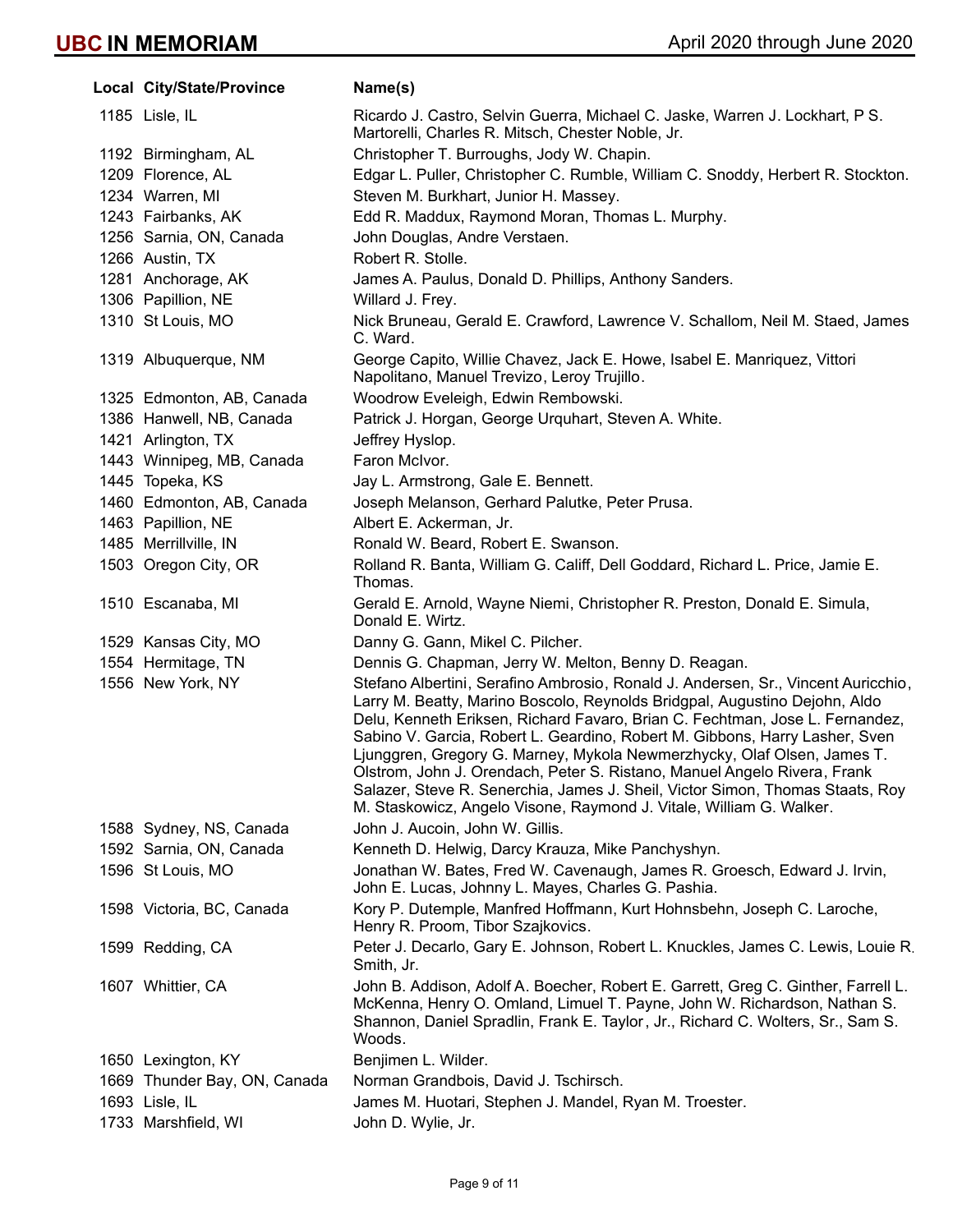|      | Local City/State/Province   | Name(s)                                                                                                                                                                                                                                                                                                                                                                                                                                                                                                                                                                                                                                                                                                                                                                                                                                                       |
|------|-----------------------------|---------------------------------------------------------------------------------------------------------------------------------------------------------------------------------------------------------------------------------------------------------------------------------------------------------------------------------------------------------------------------------------------------------------------------------------------------------------------------------------------------------------------------------------------------------------------------------------------------------------------------------------------------------------------------------------------------------------------------------------------------------------------------------------------------------------------------------------------------------------|
|      | 1770 Cape Girardeau, MO     | Juanita F. Swift.                                                                                                                                                                                                                                                                                                                                                                                                                                                                                                                                                                                                                                                                                                                                                                                                                                             |
|      | 1789 South Lake Tahoe, CA   | Dean P. Kohler.                                                                                                                                                                                                                                                                                                                                                                                                                                                                                                                                                                                                                                                                                                                                                                                                                                               |
|      | 1795 Farmington, MO         | Randy J. Johnson.                                                                                                                                                                                                                                                                                                                                                                                                                                                                                                                                                                                                                                                                                                                                                                                                                                             |
|      | 1809 Oakland Park, FL       | Rudolph Barta, Alan M. Cover, Harold L. Edwards, Arthur Eule, Edward L.<br>Holladay, Albert V. Jacobs, John E. Kerr, John L. McKillip, Benjamin F. Moreno,<br>John K. Parnell, Jr., Wm P. Stevenson.                                                                                                                                                                                                                                                                                                                                                                                                                                                                                                                                                                                                                                                          |
|      | 1839 Pacific, MO            | Roy E. Myers, Garry E. Perkins.                                                                                                                                                                                                                                                                                                                                                                                                                                                                                                                                                                                                                                                                                                                                                                                                                               |
|      | 1846 Metairie, LA           | Henry A. Firmin, Jimmie L. Lamb, Luis E. Reyes.                                                                                                                                                                                                                                                                                                                                                                                                                                                                                                                                                                                                                                                                                                                                                                                                               |
|      | 1865 St. Paul, MN           | Noah M. Hershey.                                                                                                                                                                                                                                                                                                                                                                                                                                                                                                                                                                                                                                                                                                                                                                                                                                              |
|      | 1889 Lisle, IL              | Lee B. Avram, Claude L. Bellemare, Rex J. Casstevens, Billy J. Christmas,<br>Bradley E. Cooper, Miguel Cruz, William A. Duewel, Armando D. Enriquez, Jack I<br>Espeland, Albert F. Heinrich, Lawrence L. Lawhorn, Norman Lechelt, Edward H.<br>Mazurowski, William F. McDillon, Esequiel Morales, James E. Murphy, Gene L.<br>Peterson, Michael L. Prasse, Alberto Provencio, Frank M. Spillone, Daniel E.<br>Steeves, Walter D. Tucker, Paul H. Wauchope.                                                                                                                                                                                                                                                                                                                                                                                                    |
|      | 1905 Orlando, FL            | Charles H. Franklin, Robert J. Schunk.                                                                                                                                                                                                                                                                                                                                                                                                                                                                                                                                                                                                                                                                                                                                                                                                                        |
|      | 1907 Delta, BC, Canada      | Carlos Estrada, Vincent Fulmore.                                                                                                                                                                                                                                                                                                                                                                                                                                                                                                                                                                                                                                                                                                                                                                                                                              |
|      | 1912 Phoenix, AZ            | Stanley A. Crisher, James A. Hudgens, Louis E. Nelson, Robert M. Nessinger.                                                                                                                                                                                                                                                                                                                                                                                                                                                                                                                                                                                                                                                                                                                                                                                   |
|      | 1916 Hamilton, ON, Canada   | Bruce Mason, James McHugh, Archie G. Stewart.                                                                                                                                                                                                                                                                                                                                                                                                                                                                                                                                                                                                                                                                                                                                                                                                                 |
|      | 1934 Bemidji, MN            | Archie A. Peterson.                                                                                                                                                                                                                                                                                                                                                                                                                                                                                                                                                                                                                                                                                                                                                                                                                                           |
|      | 1977 Las Vegas, NV          | Jerry D. Mercer, Marsten B. Vohwinkel.                                                                                                                                                                                                                                                                                                                                                                                                                                                                                                                                                                                                                                                                                                                                                                                                                        |
|      | 1985 Saskatoon, SK, Canada  | Frank S. Park, Dennis Villeneuve.                                                                                                                                                                                                                                                                                                                                                                                                                                                                                                                                                                                                                                                                                                                                                                                                                             |
|      | 2030 St Mary, MO            | Robert L. Wilson.                                                                                                                                                                                                                                                                                                                                                                                                                                                                                                                                                                                                                                                                                                                                                                                                                                             |
|      | 2041 Ottawa, ON, Canada     | Ronald Emond, Roland Potvin.                                                                                                                                                                                                                                                                                                                                                                                                                                                                                                                                                                                                                                                                                                                                                                                                                                  |
|      | 2103 Calgary, AB, Canada    | Wayne B. Manyfingers, Jose C. Mendes, Kevin Stoker, Shane M. VanTroost.                                                                                                                                                                                                                                                                                                                                                                                                                                                                                                                                                                                                                                                                                                                                                                                       |
|      | 2158 Bettendorf, IA         | David A. Franklin, Matthew S. Herbig, Gary L. Stephens.                                                                                                                                                                                                                                                                                                                                                                                                                                                                                                                                                                                                                                                                                                                                                                                                       |
|      | 2214 Festus, MO             | John L. Dean, Frank R. Forshee, Wilfred M. Mehner.                                                                                                                                                                                                                                                                                                                                                                                                                                                                                                                                                                                                                                                                                                                                                                                                            |
|      | 2222 Kincardine, ON, Canada | Bryon G. Black.                                                                                                                                                                                                                                                                                                                                                                                                                                                                                                                                                                                                                                                                                                                                                                                                                                               |
|      | 2232 Pasadena, TX           | Douglas W. Beaty, Jason D. Martin, Charles J. Meineke, Jr.                                                                                                                                                                                                                                                                                                                                                                                                                                                                                                                                                                                                                                                                                                                                                                                                    |
|      | 2236 Oakland, CA            | Arsie N. Bigby, Louis W. Capuccini, Gordon F. Franco, Norbert H. Groeger, Ernie<br>Hiratsuka, Morris J. Kunick, David Olague, Raymond L. Soares.                                                                                                                                                                                                                                                                                                                                                                                                                                                                                                                                                                                                                                                                                                              |
|      | 2262 Hanwell, NB, Canada    | Kyle J. Tippett.                                                                                                                                                                                                                                                                                                                                                                                                                                                                                                                                                                                                                                                                                                                                                                                                                                              |
|      | 2287 New York, NY           | Richard Hood, Francis F. Nowakowski, Salomon B. Peguero, Eugene<br>Stawkowski, George Timiani, Harry W. Walker, Henry M. Winter.                                                                                                                                                                                                                                                                                                                                                                                                                                                                                                                                                                                                                                                                                                                              |
|      | 2309 Toronto, ON, Canada    | Alec R. Croucher, Mike A. McDonald.                                                                                                                                                                                                                                                                                                                                                                                                                                                                                                                                                                                                                                                                                                                                                                                                                           |
|      | 2337 Pewaukee, WI           | Ronald L. Moon.                                                                                                                                                                                                                                                                                                                                                                                                                                                                                                                                                                                                                                                                                                                                                                                                                                               |
|      | 2404 Delta, BC, Canada      | Fraser T. MacDonald, Derek J. Rapson, William G. Turner.                                                                                                                                                                                                                                                                                                                                                                                                                                                                                                                                                                                                                                                                                                                                                                                                      |
| 2411 | Jacksonville, FL            | Donald L. Strickland, Jr.                                                                                                                                                                                                                                                                                                                                                                                                                                                                                                                                                                                                                                                                                                                                                                                                                                     |
|      | 2486 Azilda, ON, Canada     | Brian G. Restoule.                                                                                                                                                                                                                                                                                                                                                                                                                                                                                                                                                                                                                                                                                                                                                                                                                                            |
|      | 2520 Anchorage, AK          | Harvey Greenwood, Robert Rasmussen.                                                                                                                                                                                                                                                                                                                                                                                                                                                                                                                                                                                                                                                                                                                                                                                                                           |
|      | 2736 Delta, BC, Canada      | David T. Shipley.                                                                                                                                                                                                                                                                                                                                                                                                                                                                                                                                                                                                                                                                                                                                                                                                                                             |
|      | 2790 Woodhaven, NY          | Victor Breitburg, Henry Brewster, Joe Brown, Frank Butterick, Louis Coglianese,<br>Antonino Consalvo, Vasilios Despotidis, Mario Diaz, Angelo A. Dicanto, Gaetano<br>Disalvo, Philip Febel, Angelo Feraco, Milton Finkelstein, Manuel A. Flores,<br>William Foley, Andrew Geramita, Virgilio German, Elliott Goines, Jaime J.<br>Hernandez, Oswaldo Irizarry, Ramon E. Jimenez, Fortune Johnson, Burley<br>Jones, Michael Kozak, King L. Law, Martin Lippe, Vincent Lopiccolo, Joseph<br>Meliti, Venci D. Mihatov, Francesco Mortati, N Overstreet, Bozidar M. Pancic,<br>Charles G. Patrinos, Ronald S. Richardson, Sr., Danilo Runko, Jacob Siladji,<br>Robert A. Slobin, C Smallwood, Gerard Solimine, Alexander Stevkovski, John<br>Thomas, Jr., Hector Torres, Vincent Tredeci, Dominick Trimboli, Michael J.<br>Wachna, Cecil Walker, Lester S. Zucker. |
|      | 2832 Neenah, WI             | Robert L. McDonald, William A. Schwartz.                                                                                                                                                                                                                                                                                                                                                                                                                                                                                                                                                                                                                                                                                                                                                                                                                      |